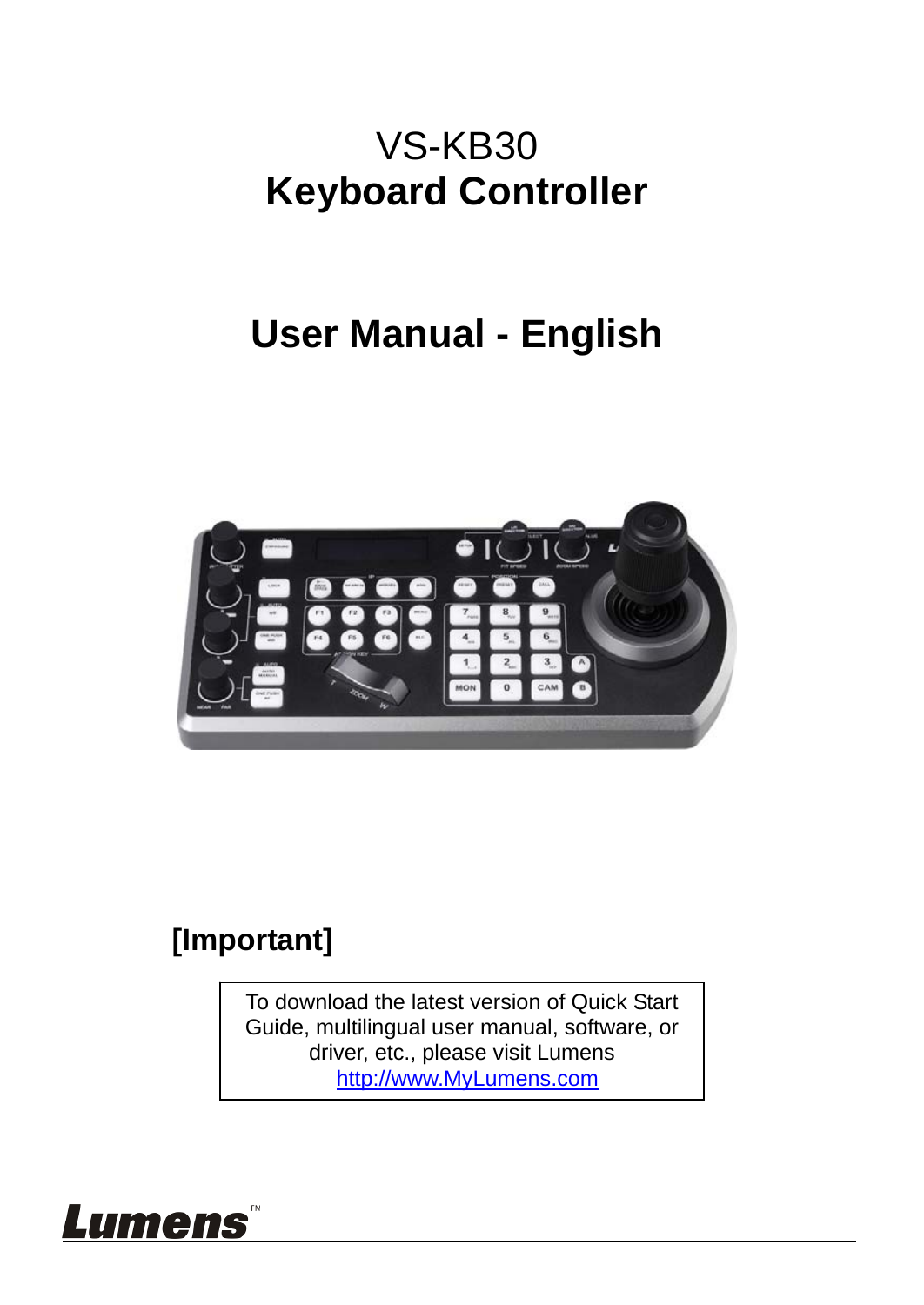# **Table of Contents**

| 2.1 |                               |
|-----|-------------------------------|
| 2.2 |                               |
| 2.3 |                               |
|     |                               |
| 3.1 |                               |
| 3.2 |                               |
| 3.3 |                               |
|     |                               |
| 4.1 |                               |
| 4.2 |                               |
| 4.3 |                               |
| 4.4 |                               |
|     |                               |
| 5.1 |                               |
| 5.2 |                               |
| 5.3 |                               |
| 5.4 |                               |
|     |                               |
| 6.1 |                               |
| 6.2 |                               |
| 6.3 |                               |
|     | umens<br><b>English</b> - $1$ |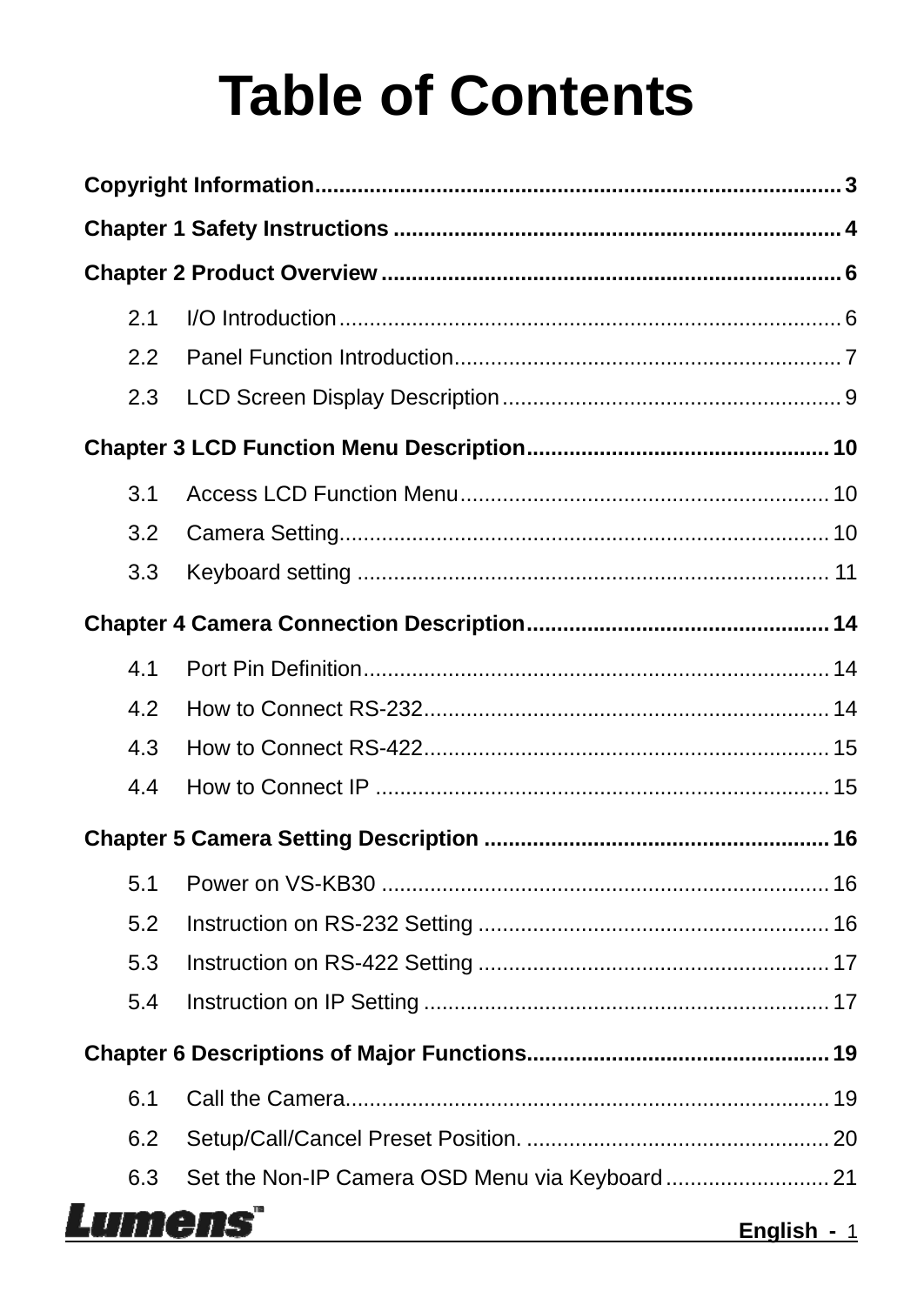| 6.4 |                                                                 |  |
|-----|-----------------------------------------------------------------|--|
|     |                                                                 |  |
|     |                                                                 |  |
|     | Supplier's Declaration of Conformity 47 CFR § 2.1077 Compliance |  |
|     | Information 24                                                  |  |

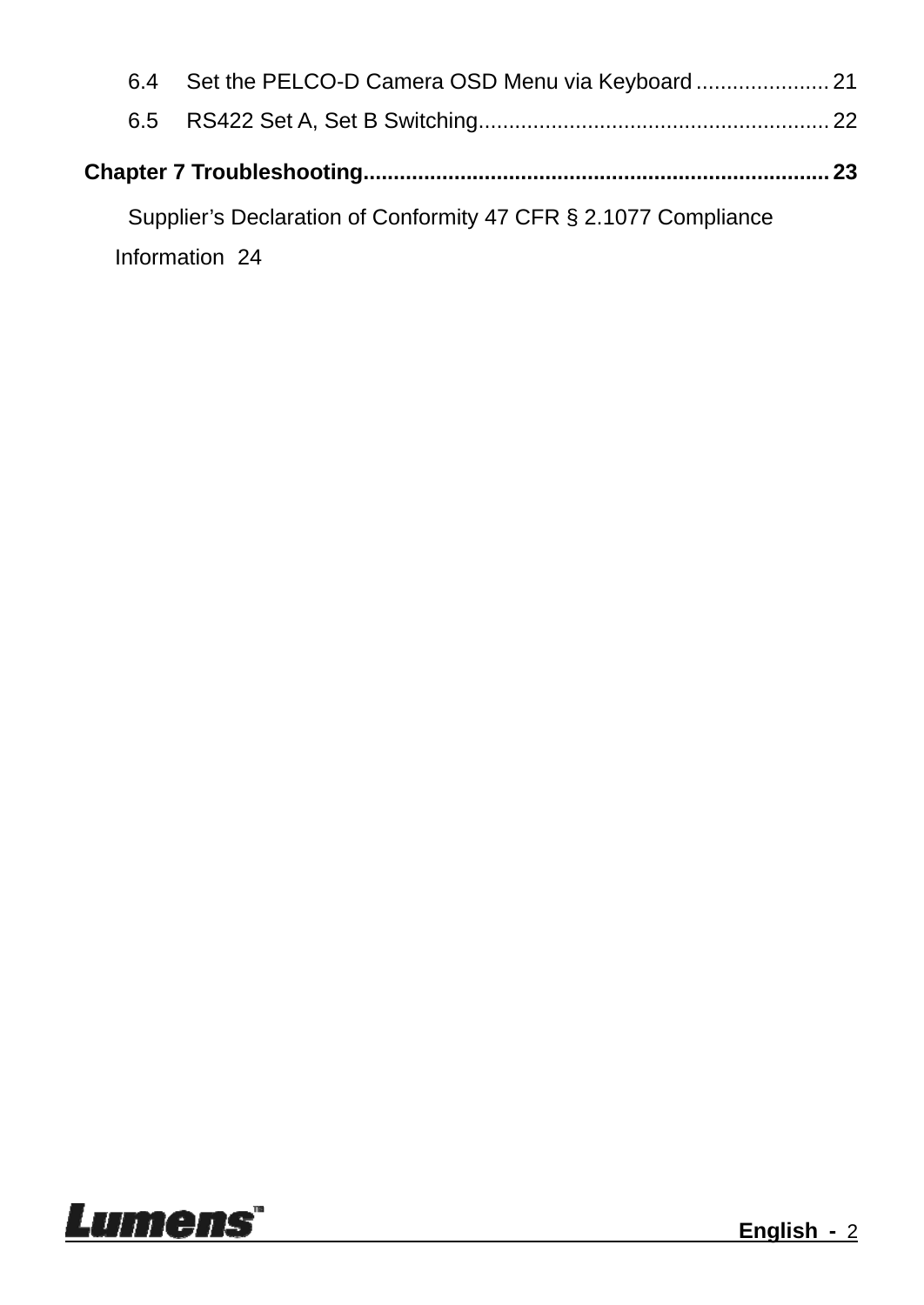## **Copyright Information**

Copyrights © Lumens Digital Optics Inc. All rights reserved.

Lumens is a trademark that is currently being registered by Lumens Digital Optics Inc.

Copying, reproducing or transmitting this file is not allowed if a license is not provided by Lumens Digital Optics Inc. unless copying this file is for the purpose of backup after purchasing this product.

In order to keep improving the product, Lumens Digital Optics Inc. hereby reserves the right to make changes to product specifications without prior notice. The information in this file is subject to change without prior notice.

To fully explain or describe how this product should be used, this manual may refer to names of other products or companies without any intention of infringement.

Disclaimer of warranties: Lumens Digital Optics Inc. is neither responsible for any possible technological, editorial errors or omissions, nor responsible for any incidental or related damages arising from providing this file, using, or operating this product.

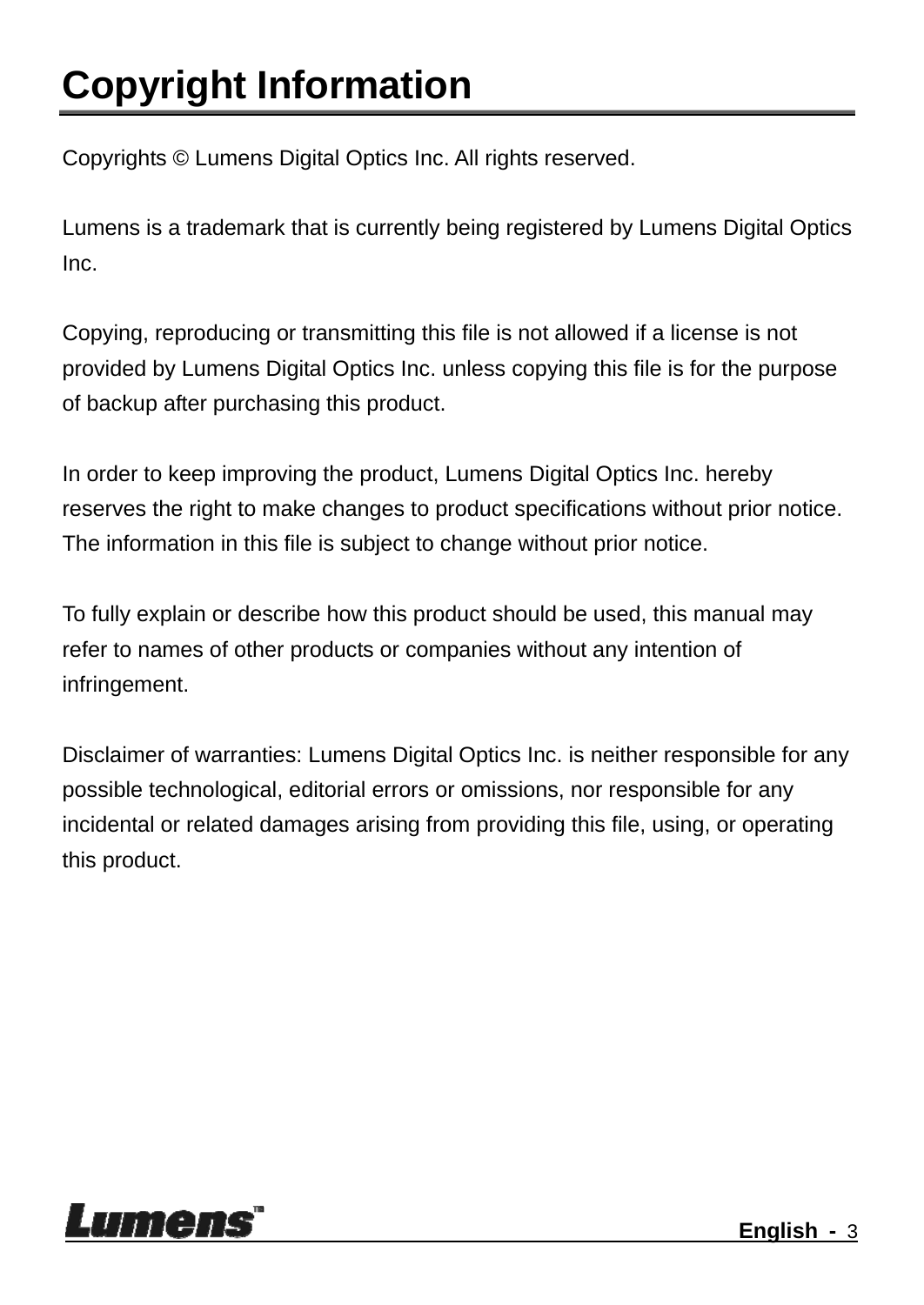### **Chapter 1 Safety Instructions**

Always follow these safety instructions when setting up and using the HD Camera:

- 1. Use attachments only as recommended.
- 2. Use the type of power source indicated on this product. If you are not sure of the type of power available, consult your distributor or local electricity company for advice.
- 3. Always take the following precautions when handling the plug. Failure to do so may result in sparks or fire:
	- Ensure the plug is free of dust before inserting it into a socket.
	- Ensure that the plug is inserted into the socket securely.
- 4. Do not overload wall sockets, extension cords or multi-way plug boards as this may cause fire or electric shock.
- 5. Do not place the product where the cord can be stepped on as this may result in fraying or damage to the lead or the plug.
- 6. Never allow liquid of any kind to spill into the product.
- 7. Except as specifically instructed in this User Manual, do not attempt to operate this product by yourself. Opening or removing covers may expose you to dangerous voltages and other hazards. Refer all servicing to licensed service personnel.
- 8. Unplug the HD Camera during thunderstorms or if it is not going to be used for an extended period. Do not place the HD Camera or remote control on top of vibrating equipment or heated objects such as a car, etc.
- 9. Unplug the HD Camera from the wall outlet and refer servicing to licensed service personnel when the following situations happen:
	- If the power cord or plug becomes damaged or frayed.
	- If liquid is spilled into the product or the product has been exposed to rain or water.

#### **Precautions**

**Warning: To reduce the risk of fire or electric shock, do not expose this appliance to rain or moisture.** 

If the keyboard controller will not be used for an extended time, unplug it from the power socket.

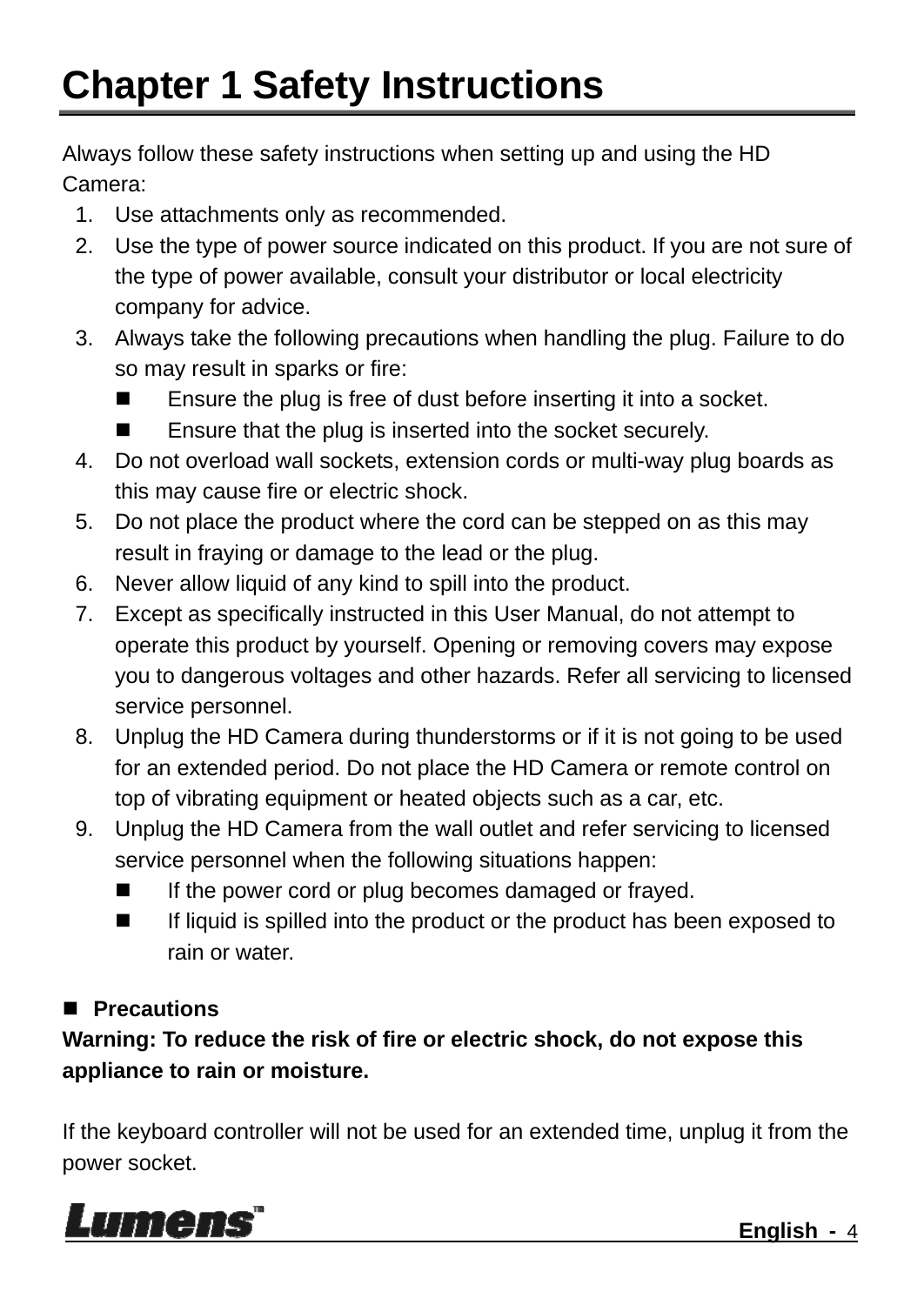

#### **FCC Warning**

This HD Camera has been tested and found to comply with the limits for a Class B computer device, pursuant to Article 15-J of FCC Rules. These limits are designed to provide reasonable protection against harmful interference in a residential installation.

This digital apparatus does not exceed the Class B limits for radio noise emissions from digital apparatus as set out in the interference-causing equipment standard entitled "Digital Apparatus," ICES-003 of Industry Canada.

Cet appareil numerique respecte les limites de bruits radioelectriques applicables aux appareils numeriques de Classe B prescrites dans la norme sur le material brouilleur: "Appareils Numeriques," NMB-003 edictee par l'Industrie.

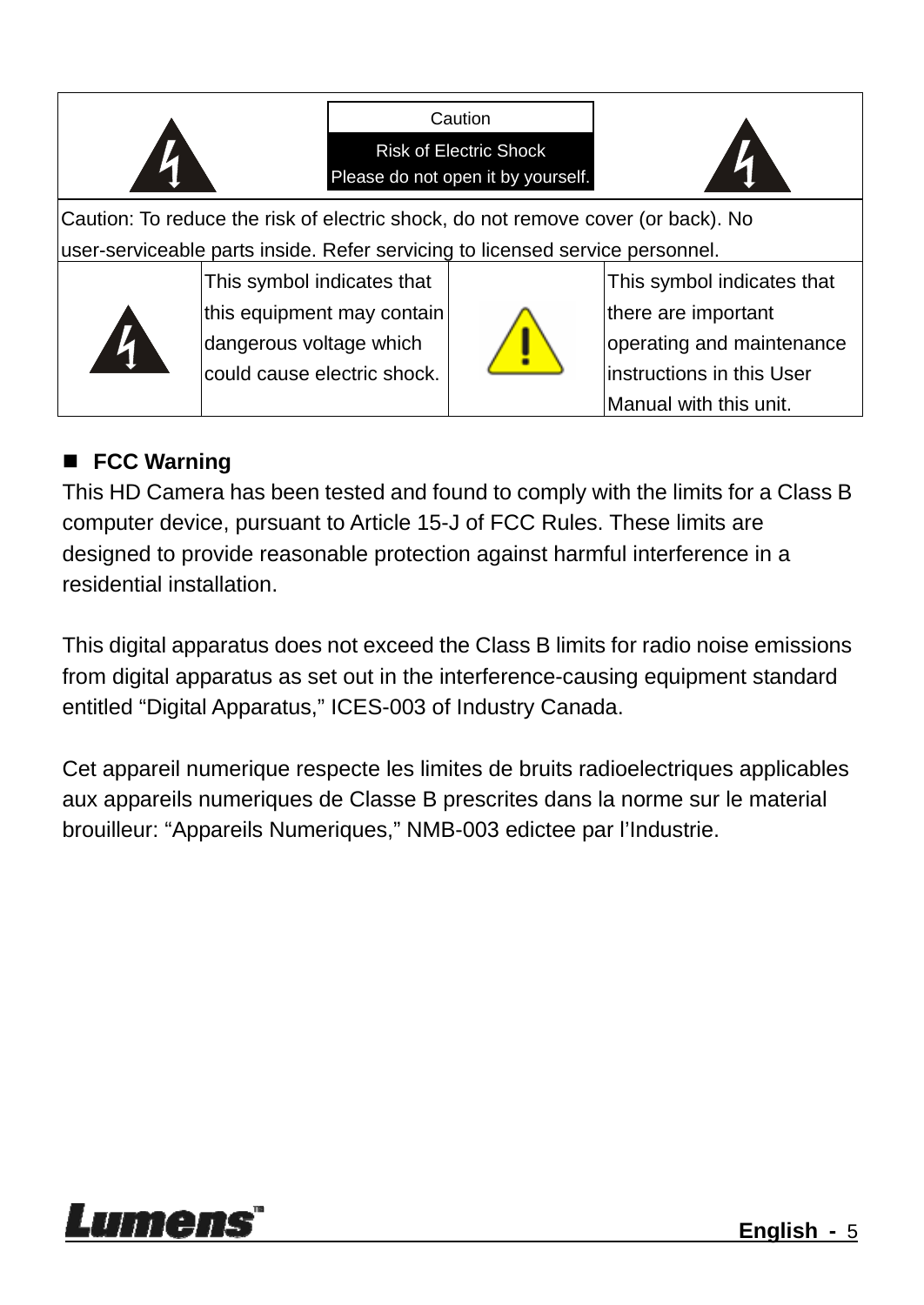#### **2.1 I/O Introduction**



| No             | <b>I</b> tem                  | <b>Function Descriptions</b>                                                              |
|----------------|-------------------------------|-------------------------------------------------------------------------------------------|
| 1              | lPower button                 | Turn on/off keyboard power                                                                |
| $\overline{2}$ | 12 V DC power<br>port         | Connect the included DC power supply adapter and the<br>power cable                       |
| 3              | Firmware update<br>button     | Enable the firmware update mode on the keyboard                                           |
| 4              | Kensington safety<br>lock     | Use the safety lock to lock the keyboard for anti-theft<br>purpose                        |
| 5              | Tally indicator light<br>port | Tally indicator control interface                                                         |
| 6              | RS232 port                    | Connect the RS232 adapter cable                                                           |
| $\overline{7}$ | IP port                       | Connect the RJ45 network cable                                                            |
| 8              | RS422 (B) port                | Connect the RS422 adapter cable that can control up to 7<br>units of RS422 camera (Set B) |
| 9              | RS422 (A) port                | Connect the RS422 adapter cable that can control up to 7<br>units of RS422 camera (Set A) |
| 10             | USB port                      | Update the keyboard control firmware via a USB disk                                       |

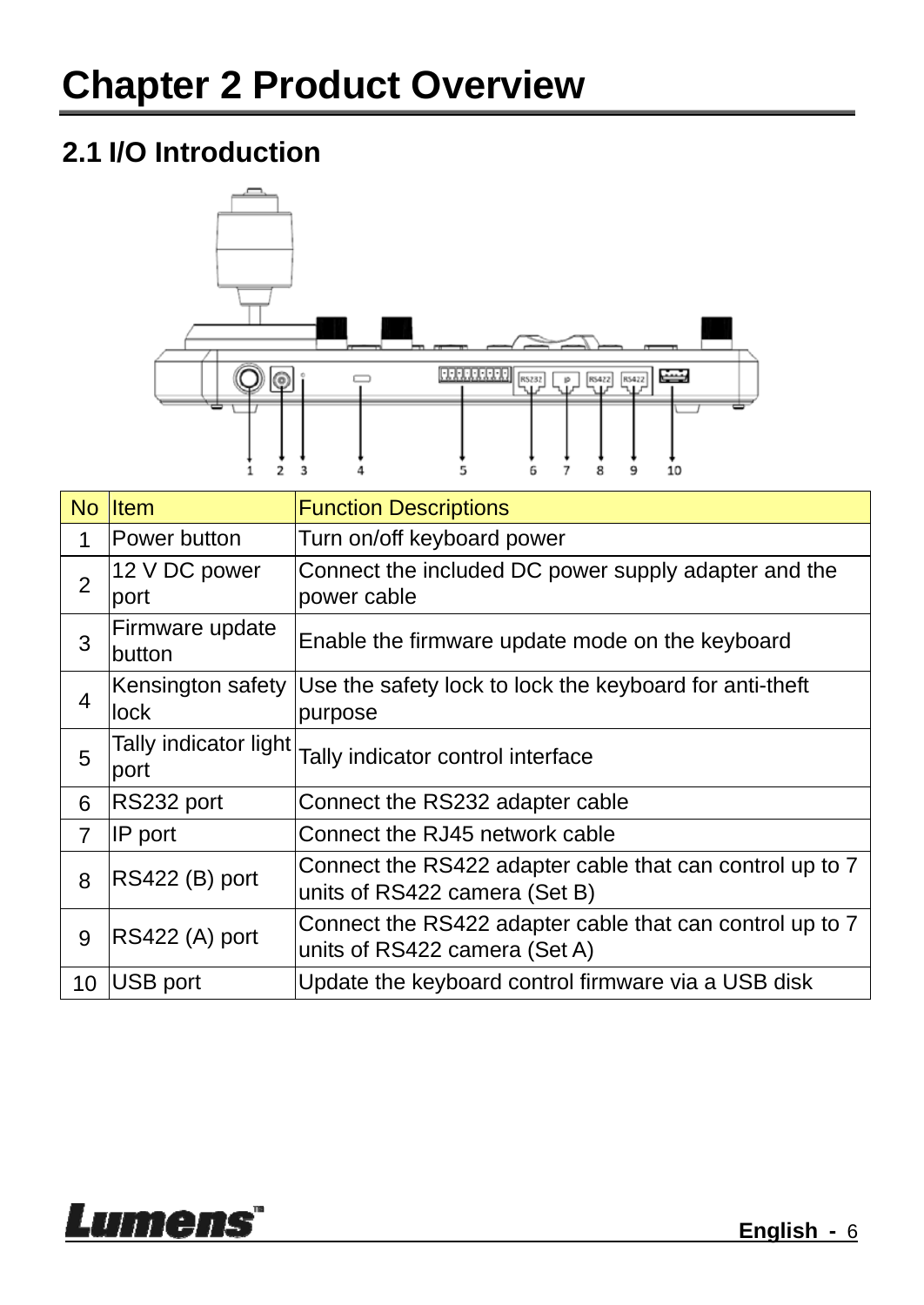#### **2.2 Panel Function Introduction**



| <b>No</b>      | <b>Item</b>                        | <b>Function Descriptions</b>                                                                                                                                                |  |
|----------------|------------------------------------|-----------------------------------------------------------------------------------------------------------------------------------------------------------------------------|--|
| 1              | <b>WB</b>                          | Automatic/manual white balance switch<br>When the setting is automatic white balance, the<br>AUTO indicator will turn on                                                    |  |
| 2              | <b>LOCK</b>                        | Lock the control of all image adjustment and rotary<br>buttons<br>Press and hold for 3 seconds to enable the lock;<br>press and hold for 3 seconds again to cancel the lock |  |
| 3              | <b>EXPOSURE</b>                    | Auto, Aperture PRI, Shutter PRI                                                                                                                                             |  |
| 4              | <b>IP SETTING</b><br><b>BUTTON</b> | Search or add the camera IP setting                                                                                                                                         |  |
| 5              | <b>LCD SCREEN</b>                  | Display control and setting information of the<br>keyboard                                                                                                                  |  |
| 6              | <b>RESET</b>                       | Clear the camera preset position (number key $+$<br>RESET, press and hold for 3 seconds)                                                                                    |  |
| $\overline{7}$ | <b>SETUP</b>                       | Set the keyboard menu (initial password is 0000)                                                                                                                            |  |
| 8              | <b>PRESET</b>                      | Store the camera preset position (number key +<br>PRESET, press and hold for 3 seconds)                                                                                     |  |
| 9              | P/T SPEED<br>(L/R DIRECTION)       | Rotate: Adjust/control the speed (on screen menu)<br>Press: Select OK (on screen menu)<br>Press and hold: Pan right and left and to reverse the<br>direction                |  |
|                | TT E<br><b>English</b> - 7         |                                                                                                                                                                             |  |

**English -** 7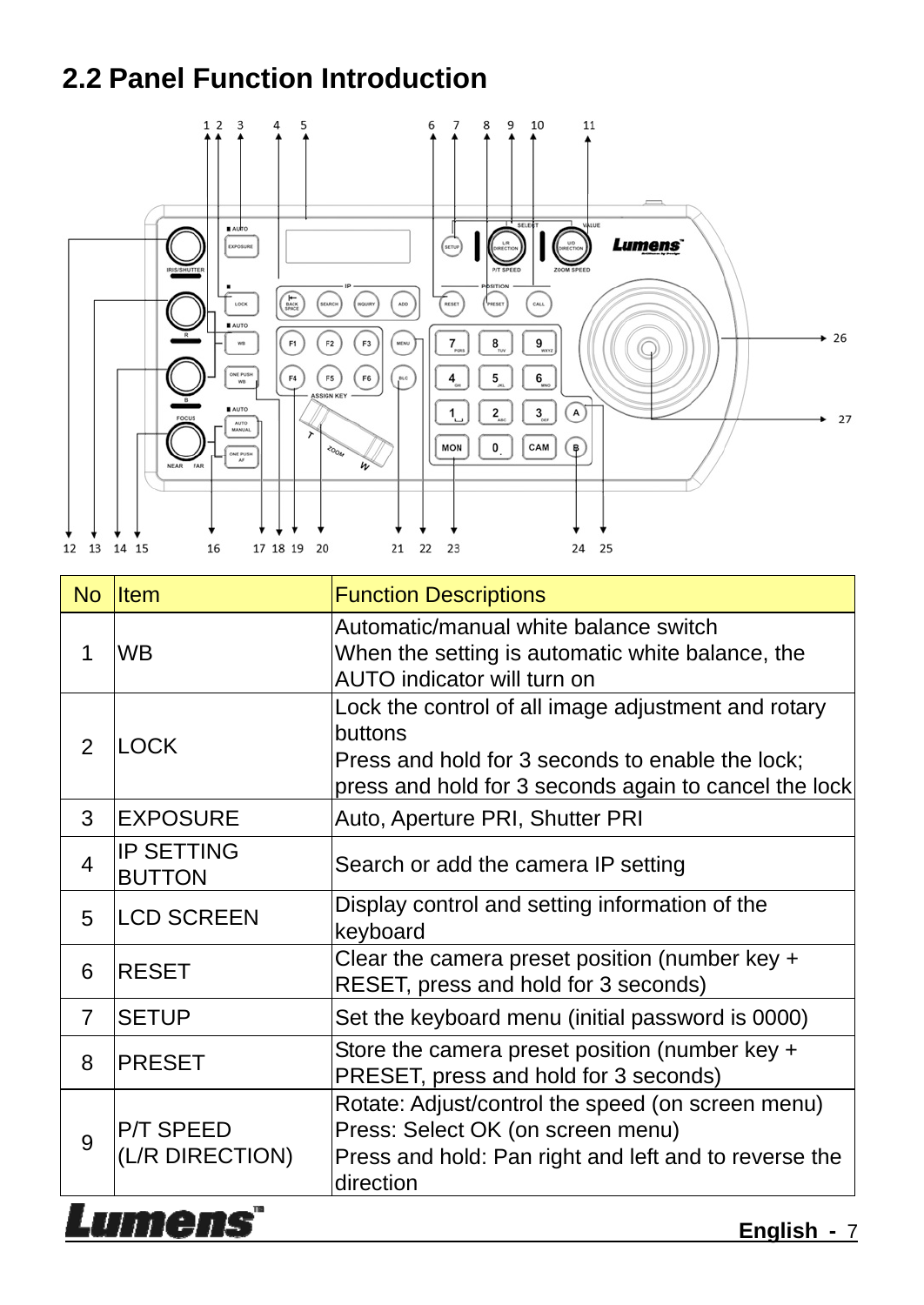|    | No Item                                               | <b>Function Descriptions</b>                                                                                                                                           |
|----|-------------------------------------------------------|------------------------------------------------------------------------------------------------------------------------------------------------------------------------|
| 10 | <b>CALL</b>                                           | Call the camera preset position (number key + CALL)                                                                                                                    |
| 11 | ZOOM SPEED<br>(U/D DIRECTION)                         | Rotate: Adjust the zoom speed/adjustment value (on<br>screen menu)<br>Press: Save (on screen menu)<br>Press and hold: Tilt up and down and to reverse the<br>direction |
| 12 | <b>IRIS / SHUTTER</b>                                 | Adjust the aperture or shutter                                                                                                                                         |
| 13 | R VALUE                                               | Adjust the white balance in red manually                                                                                                                               |
| 14 | <b>B VALUE</b>                                        | Adjust the white balance in blue manually                                                                                                                              |
| 15 | <b>FOCUS</b>                                          | <b>Manual focus</b>                                                                                                                                                    |
| 16 | ONE PUSH AF                                           | One push focus                                                                                                                                                         |
| 17 | <b>AUTO / MANUAL</b>                                  | Automatic/manual focus switch<br>When the setting is automatic focus, the AUTO<br>indicator will turn on.                                                              |
| 18 | <b>ONE PUSH WB</b>                                    | One push white balance                                                                                                                                                 |
| 19 | <b>ASSIGN KEY</b>                                     | Set up the shortcut key to quickly control the camera                                                                                                                  |
| 20 | <b>ZOOM SEESAW</b>                                    | Control ZOOM in/out                                                                                                                                                    |
| 21 | <b>BLC</b>                                            | Enable/disable background light compensation in the<br>camera                                                                                                          |
| 22 | MENU                                                  | Call the camera OSD menu                                                                                                                                               |
| 23 | <b>LETTER AND</b><br><b>NUMBER</b><br><b>KEYBOARD</b> | CALL a camera; call a preset position; key in the<br>camera name (on screen menu)                                                                                      |
| 24 | RS422 SET B<br><b>SELECTION</b>                       | RS422 set B selection                                                                                                                                                  |
| 25 | RS422 SET A<br><b>SELECTION</b>                       | RS422 set A selection                                                                                                                                                  |
| 26 | PTZ JOYSTICK                                          | Control the camera PTZ operation.                                                                                                                                      |
| 27 | <b>CAMERA CONTROL</b><br><b>BUTTON</b>                | When using PTZ joystick to control OSD menu, press<br>the button to confirm (same function as the Enter key<br>of a remote control)                                    |

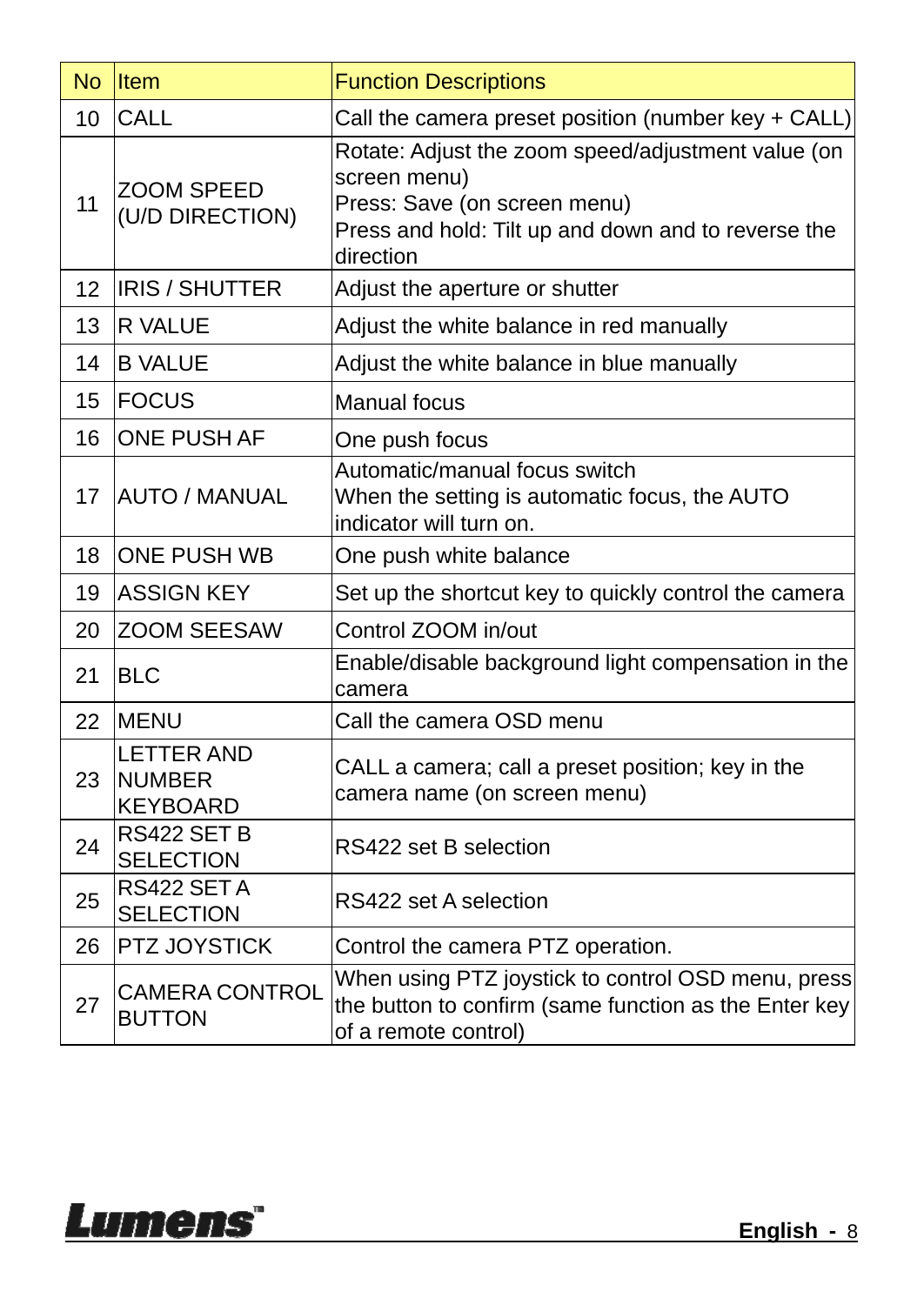#### **2.3 LCD Screen Display Description**



|   | No Item                                             | <b>Function Descriptions</b>                                                                                                                                   |
|---|-----------------------------------------------------|----------------------------------------------------------------------------------------------------------------------------------------------------------------|
|   | Camera ID and<br>protocol                           | Display the camera currently under control and the<br>protocol currently in use                                                                                |
| 2 | lCamera name                                        | Display the specified camera name currently in use                                                                                                             |
| 3 | <b>IP</b> address                                   | Current IP address of the camera                                                                                                                               |
| 4 | Communication status<br>lof the connected<br>device | If "OK" is displayed, communication with the current<br>device has been established<br>If "NO" is displayed, there is no connection with the<br>current device |
| 5 | Network connection<br>lindication status            | If "+" is displayed, the network is connected<br>successfully<br>If "+" is not displayed, the network is not connected<br>correctly                            |

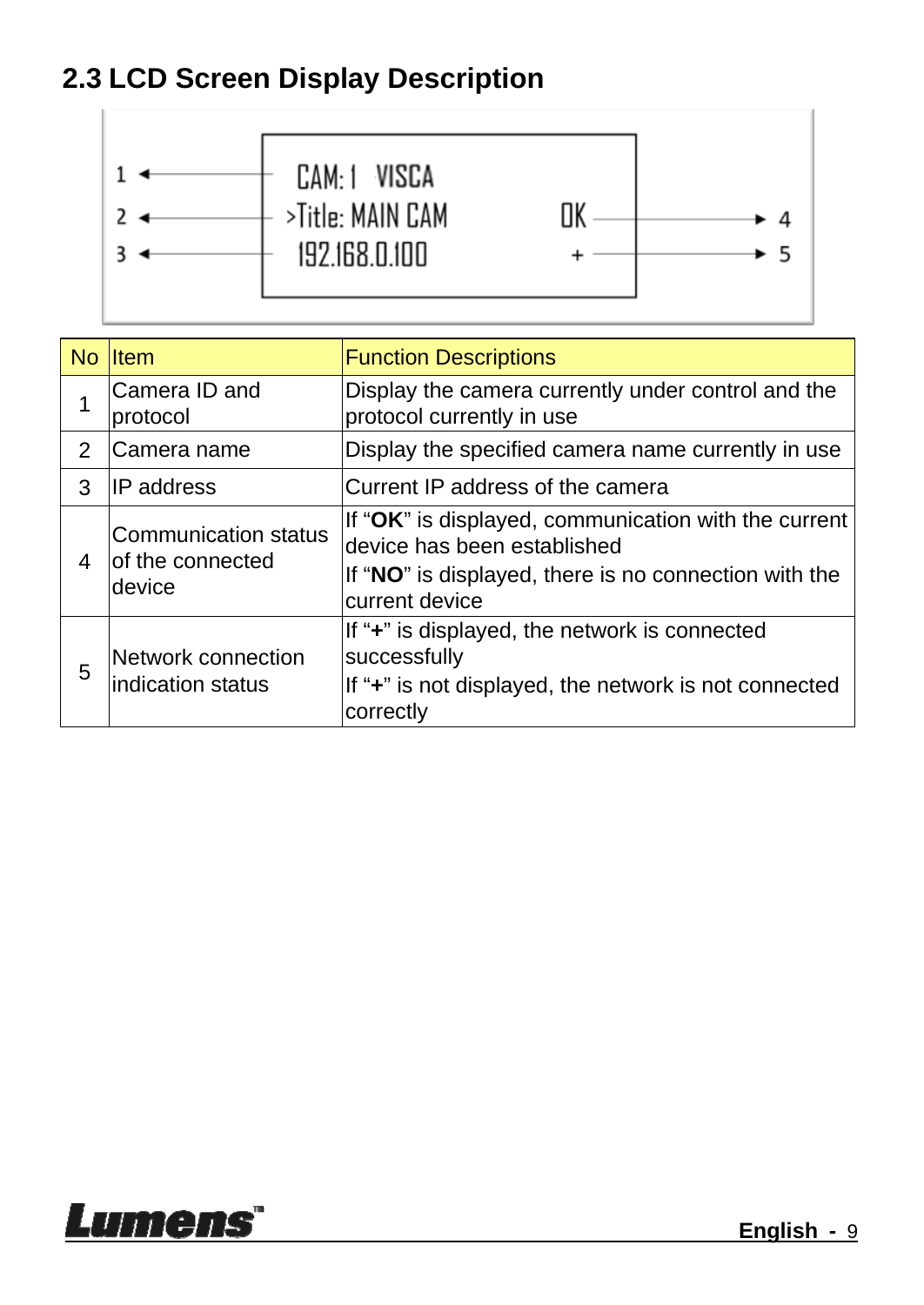#### **3.1 Access LCD Function Menu**

Press the SETUP button on the keyboard to access the LCD function menu. ※ When configuring the LCD menu setting, you must key in the password every time (initial password is 0000)



```
PASSWORD
```
### **3.2 Camera Setting**

#### **CAMERA SETTING**

 $\Rightarrow$ 

| <b>Item</b> | <b>Settings</b>                                      | <b>Description</b>                                                |
|-------------|------------------------------------------------------|-------------------------------------------------------------------|
| <b>CAM</b>  | $1 - 255$                                            | Assign the camera number; 255 units can be<br>set at most         |
| Title       |                                                      | The camera can be named using letters on the<br>keyboard          |
| Protocol    | <b>VISCA</b><br>PELCO-D<br>PELCO-P<br><b>VISCAIP</b> | Select a control protocol to be used for<br>connecting the camera |

#### ■ VISCA / PELCO-D / PELCO-P advanced setting

| <b>Item</b>      | <b>Settings</b>                        | <b>Description</b>                                                                                                         |
|------------------|----------------------------------------|----------------------------------------------------------------------------------------------------------------------------|
| <b>Baud Rate</b> | 2400<br>4800<br>9600<br>19200<br>38400 | When selecting VISCA / PELCO-D /<br>PELCO-P as the control protocol, the Baud<br>rate transmission speed must be specified |
| Port             | <b>RS232 / RS422</b>                   | Set the control method of VISCA control                                                                                    |

#### **VISCAIP advanced setting**

| Item                        | <b>Settings</b> | <b>Description</b>        |  |  |
|-----------------------------|-----------------|---------------------------|--|--|
| I IP Address                | 192.168.0.168   | Set the camera IP address |  |  |
| User Name                   | admin           | Access the camera account |  |  |
| mens<br><b>English - 10</b> |                 |                           |  |  |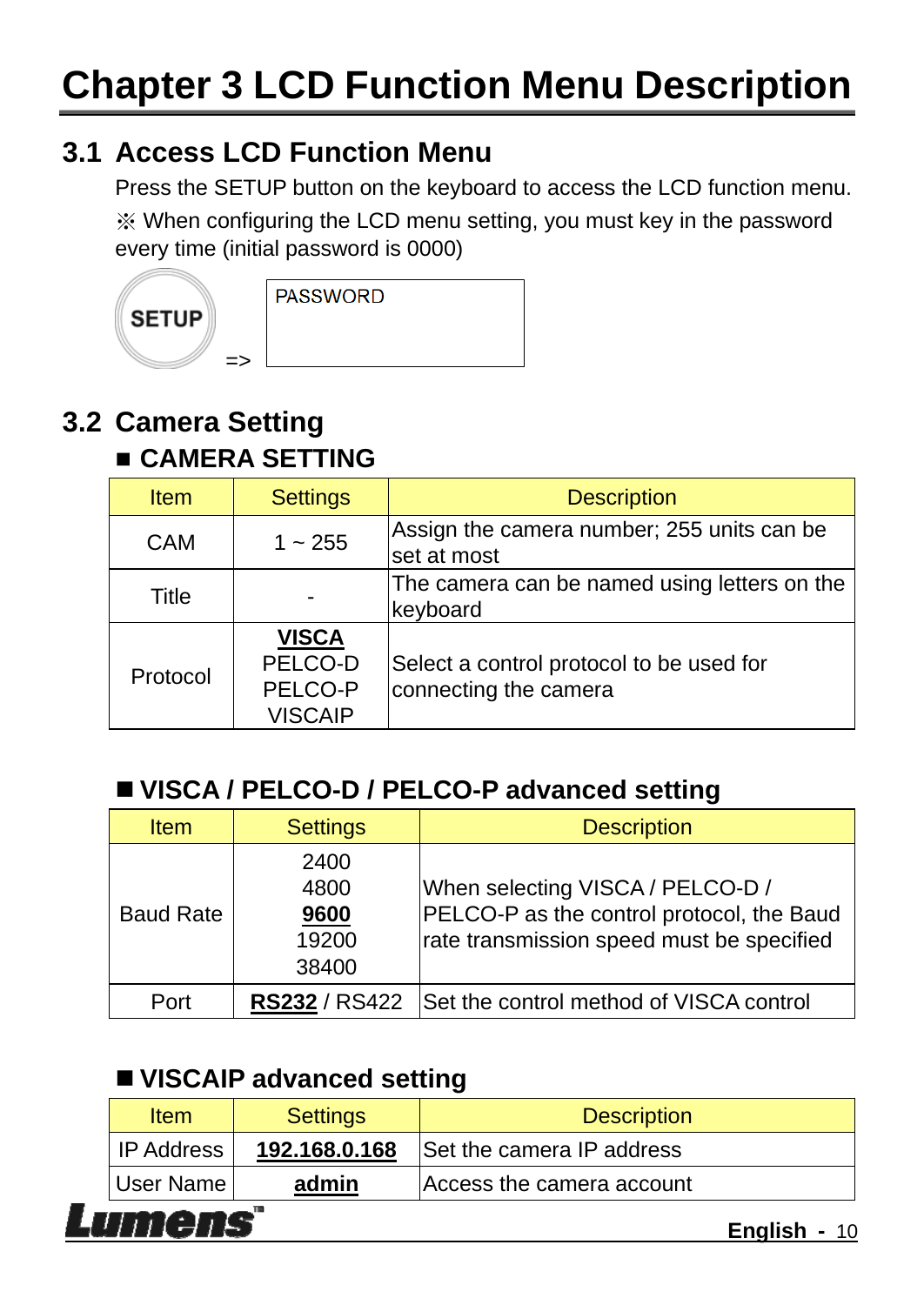| <b>Item</b> | <b>Settings</b> | <b>Description</b>                     |
|-------------|-----------------|----------------------------------------|
| Password    | admin           | Set the camera password                |
| Port        | 80              | Select a port to be used by the camera |

#### **3.3 Keyboard setting**

#### **IP Configuration Menu**

| <b>Item</b>       | <b>Settings</b>      | <b>Description</b>                                                                         |
|-------------------|----------------------|--------------------------------------------------------------------------------------------|
| <b>Type</b>       | <b>STATIC / DHCP</b> | Specify a static IP or let DHCP to assign an<br>IP to the keyboard                         |
| <b>IP Address</b> | 192.168.0.100        | For a static IP, specify the IP address in this<br>lfield<br>(Default IP is 192.168.0.100) |
| Subnet<br>Mask    | 255.255.255.0        | For a static IP, specify the subnet mask in<br>this field                                  |
| Gateway           | 192.168.0.1          | For a static IP, specify the gateway in this<br>field                                      |

#### **BUTTON LIGHT**

| Item  | <b>Settings</b> | <b>Description</b>                                           |
|-------|-----------------|--------------------------------------------------------------|
| Level | 1/2/3           | Set background brightness of the keyboard<br><b>Ibuttons</b> |

#### **ASSIGNED KEY**

| <b>Item</b>  | <b>Settings</b>                                                                                                                       | <b>Description</b>                                                                                                                                                                                                   |
|--------------|---------------------------------------------------------------------------------------------------------------------------------------|----------------------------------------------------------------------------------------------------------------------------------------------------------------------------------------------------------------------|
| $F1 \sim F6$ | Camera $1 - 6$<br>Home<br><b>P/T Reset</b><br>Power<br>Mute<br><b>Picture Freeze</b><br>Picture Flip<br>Picture<br>LR Reverse<br>None | $ F1 \sim F6$ buttons can be set as shortcut keys<br>separately<br>Functions may be set as the list displayed to<br>the left<br>Press the shortcut key and the camera will<br>perform the specified function quickly |

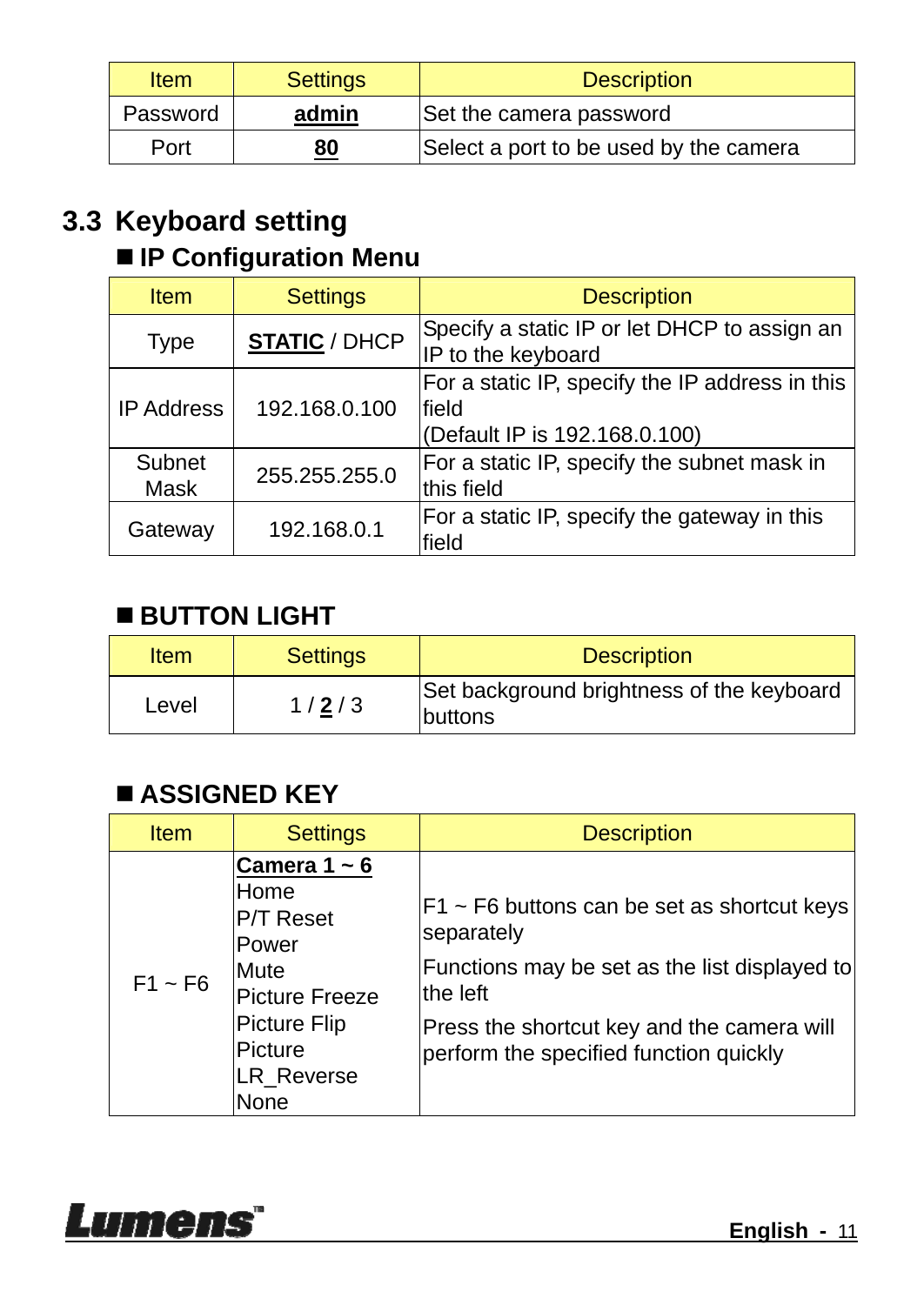#### **FACTORY DEFAULT**

| <b>Item</b>                      | <b>Settings</b> | <b>Description</b>                                                                                                                                                                                                                                    |
|----------------------------------|-----------------|-------------------------------------------------------------------------------------------------------------------------------------------------------------------------------------------------------------------------------------------------------|
| <b>FACTORY</b><br><b>DEFAULT</b> | Yes / No        | Execute the factory reset on the keyboard<br><b>LCD</b> menu functions<br>After the reset is completed, "Succeed" will<br>be displayed<br>i <sup>‰</sup> When executing the factory reset, do not move<br>the PTZ joystick and the ZOOM in/out button |

#### ■ GPI *I/O*

| <b>Item</b>       | <b>Settings</b>       | <b>Description</b>                                                                                                                                                                                      |
|-------------------|-----------------------|---------------------------------------------------------------------------------------------------------------------------------------------------------------------------------------------------------|
| Setting           | <b>Input</b> / Output | Set the control signal direction of GPI I/O<br>interface as Input or Output                                                                                                                             |
| <b>Tally Mode</b> | Normal / On Air       | Display the Tally input indicator that<br>corresponds to the camera number having<br>the Tally input as ON. When the setting is<br>Normal, the camera is selected as the target<br>camera automatically |
| Command<br>Sel    | Standard /<br>Expand  | Set the camera number to be standard or<br>binary processing                                                                                                                                            |
| Camera<br>Link    | Off                   | Enable or disable Tally indicator control                                                                                                                                                               |

#### **PASSWORD SETTING**

| <b>Item</b>  | <b>Description</b>                                        |  |  |
|--------------|-----------------------------------------------------------|--|--|
| Old Password | Key in the current password<br>(initial password is 0000) |  |  |
| New Password | Key in a new password                                     |  |  |
| Confirm      | Enter the new password again                              |  |  |
| Save         | <b>Preset Save</b>                                        |  |  |

#### **JOYSTICK ZOOM**

| <b>Item</b>                     | <b>Settings</b> | <b>Description</b>                                             |
|---------------------------------|-----------------|----------------------------------------------------------------|
| <b>IJOKSTICK</b><br><b>ZOOM</b> | ON / OFF        | Specify whether to enable the joystick<br><b>ZOOM</b> function |

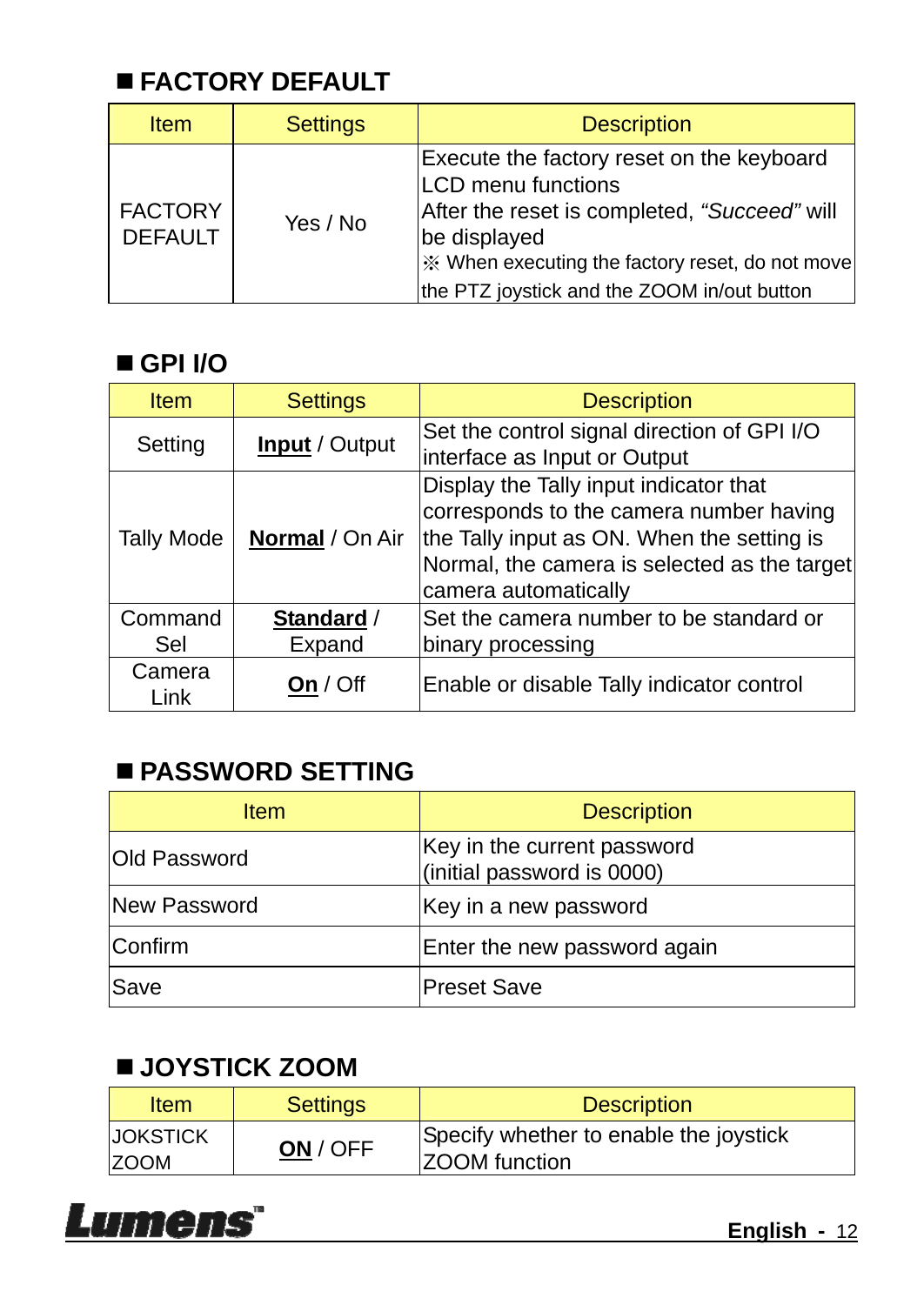#### ■ **MODEL INFO**

| <b>Item</b>                                                                  | <b>Description</b>                                                          |
|------------------------------------------------------------------------------|-----------------------------------------------------------------------------|
| >IP Address:<br>192, 168, 0, 100<br>FW Version: 0.6.7L<br>Exit<br>V2.5<br>IP | Display the IP address that controls the<br><b>Ikeyboard and FW version</b> |

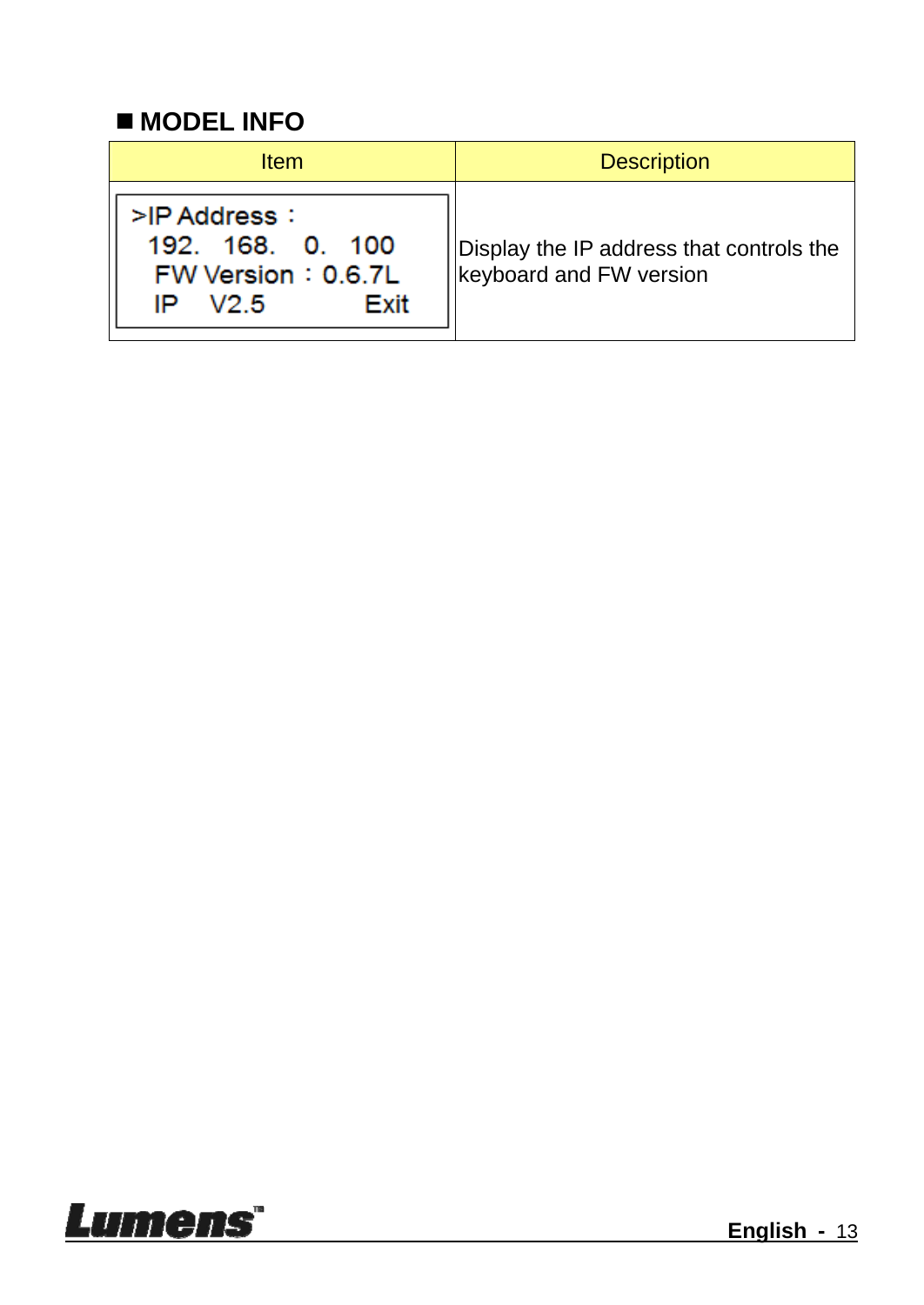### **Chapter 4 Camera Connection Description**

VS-KB30 supports crossing protocol hybrid control between RS232, RS422 and IP.

Supported control protocols include: VISCA, PELCO D / P, VISCA over IP

#### **4.1 Port Pin Definition**

| TALLY/CONTACT           |                                            | <b>RS-232</b>           |            | IP           |                |          | RS-422 (A/B) |                |            |                   |
|-------------------------|--------------------------------------------|-------------------------|------------|--------------|----------------|----------|--------------|----------------|------------|-------------------|
|                         | 2 3 4 5 6 7 8 9<br>לא לא לא לא לא לא לא לא |                         |            | 8            |                |          | 8            |                |            | 8                 |
| Pin No.                 | Function                                   | Pin No.                 | Function   | Color        | Pin No.        | Function | Color        | Pin No.        | Function   | Color             |
|                         | CAMERA1                                    |                         | ۰          | Orange/White |                | $TX+$    | Orange/White |                | TX-        | Orange/White      |
| $\overline{2}$          | CAMERA2                                    | $\overline{2}$          | ۰          | Orange       | $\overline{2}$ | TX-      | Orange       | $\overline{2}$ | $TX+$      | Orange            |
| $\overline{\mathbf{3}}$ | CAMERA3                                    | $\overline{\mathbf{3}}$ | <b>GND</b> | Green/White  | 3              | $RX+$    | Green/White  | 3              | <b>GND</b> | Green/White       |
|                         | CAMERA4                                    | 4                       | ۰          | Blue         | 4              | n/c      | Blue         |                | ×          | Blue              |
| 5                       | CAMERA5                                    | 5                       | ×          | Blue/White   | 5              | n/c      | Blue/White   | 5              | ×.         | <b>Blue/White</b> |
| ĥ                       | CAMERA6                                    | 6                       | <b>GND</b> | Green        | 6              | RX-      | Green        | 6              | $\sim$     | Green             |
|                         | CAMERA7                                    | 7                       | <b>TXD</b> | Brown/White  | ÷              | n/c      | Brown/White  |                | RX-        | Brown/White       |
| 8                       | <b>GND</b>                                 | 8                       | <b>RXD</b> | Brown        | 8              | n/c      | Brown        | 8              | $RX+$      | Brown             |
| 9                       | GND                                        |                         |            |              |                |          |              |                |            |                   |

#### **4.2 How to Connect RS-232**



- 1. Connect the RJ-45 to RS232 adapter cable to the RS232 port of VS-KB30
- 2. Please refer to the RJ-45 to RS232 adapter cable and camera Mini Din RS232 pin definitions to complete the cable connection
- [Remark] Please make sure that SYSTEM SWITCH DIP1 and DIP3 on the bottom of Lumens camera are set as OFF (RS232 & baud rate 9600)

[Note] VC-AC07 is optional and can be connected via network cable

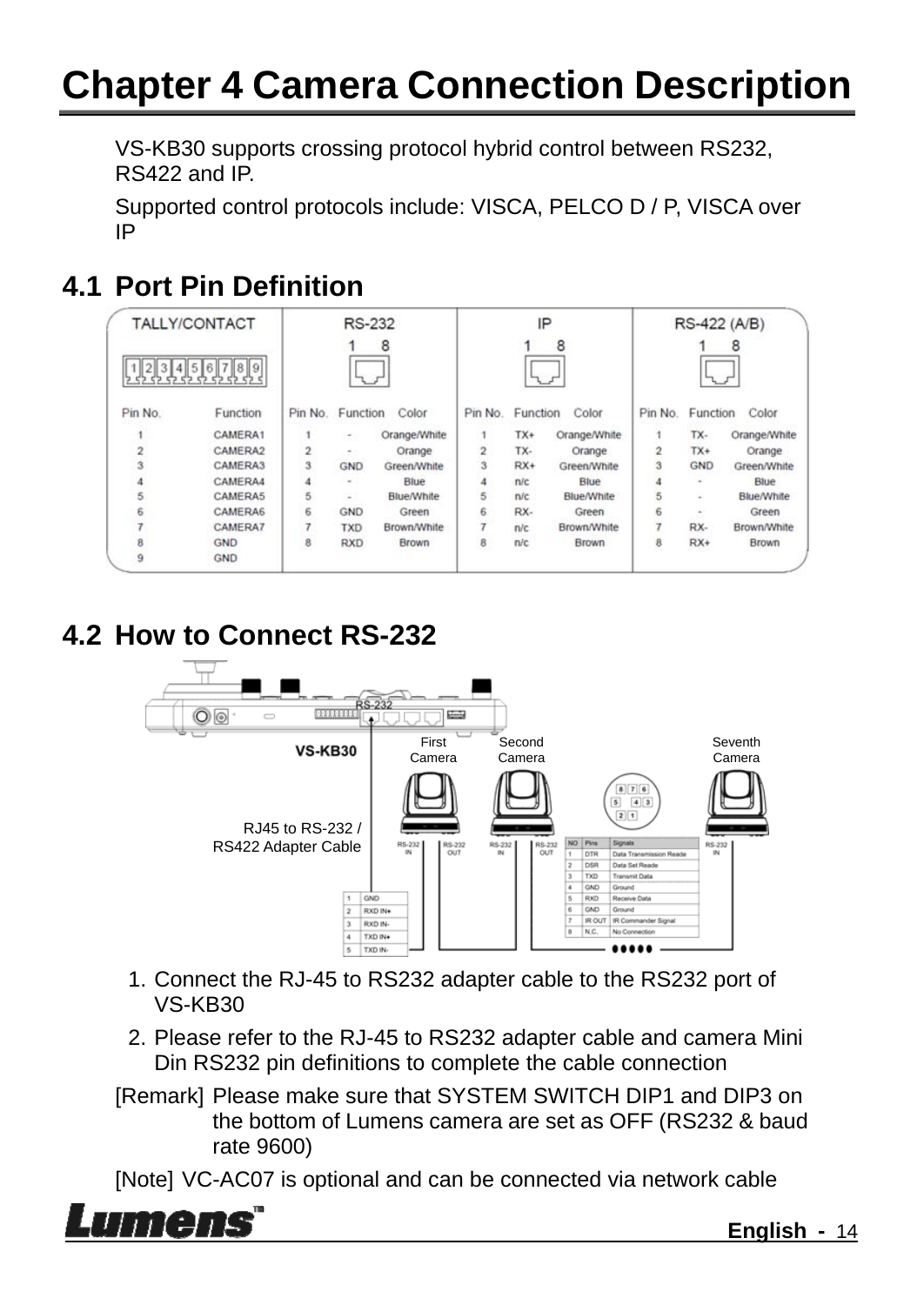#### **4.3 How to Connect RS-422**  RXD OUT.  $\overline{z}$ RXD OUT+ TXD OUT-First TXD OUT+ T Camera  $cos<sub>1</sub>$  $\overline{\mathbb{O}}\,\overline{\mathbb{O}}$ **REFERE RXD IN** RXD IN+ TXD IN **VS-KB30** TXD IN RXD OUT RXD OUT+ TXD OUT TYD OUTA Second GND Camera RJ45 to RS-232 / **RXD IN** RS422 Adapter Cable RXD IN4 TXD IN TYP BL **BYD OUT.** PYD OUTA  $T X D Q E T$ TXD OUT+ Seventh  $CMD$  $GMD$ Camera 5 **RXD IN RXD IN**  $\overline{3}$ **RXD IN** RXD IN **TXD IN** TXD IN  $\frac{1}{5}$ TXD IN TXD IN+

1. Connect the RJ-45 to RS232 adapter cable to the RS422 port of VS-KB30 (A or B)

2. Please refer to the RJ-45 to RS232 adapter cable and camera RS422 pin definitions to complete the cable connection

**[Remark]** Please make sure that SYSTEM SWITCH DIP1 and DIP3 on the bottom of Lumens camera are set as ON and OFF respectively (RS422 & baud rate 9600)

#### **4.4 How to Connect IP**



1. Use network cables to connect VS-KB30 and IP camera to the router

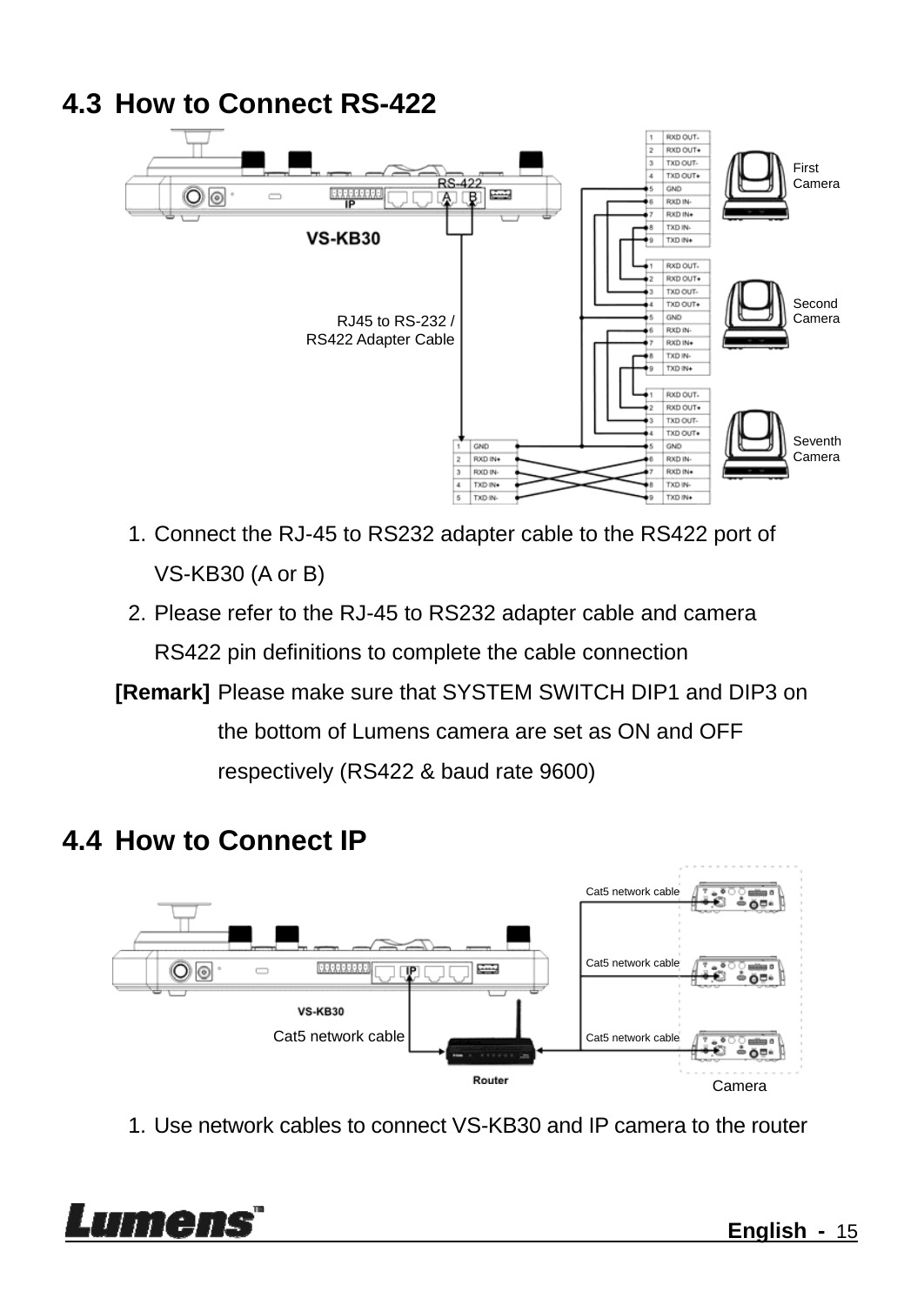#### **5.1 Power on VS-KB30**

Two types of power supply can be used by VS-KB30

■ DC 12 V power supply: Please use the included DC power supply adapter and power cable, and press the power button



POE power supply: Use Ethernet cables to connect POE switch and IP port of VS-KB30, and press the POWER button



**[Note]** RJ45 ports of RS232 and RS422 do not support POE. Please do not connect with POE-powered network cables

#### **5.2 Instruction on RS-232 Setting**

- **Press SETUP, and select CAMERA SETTING**
- Set CAMID and Title
- After protocol is set as VISCA, press P/T SPEED to access the advanced setting

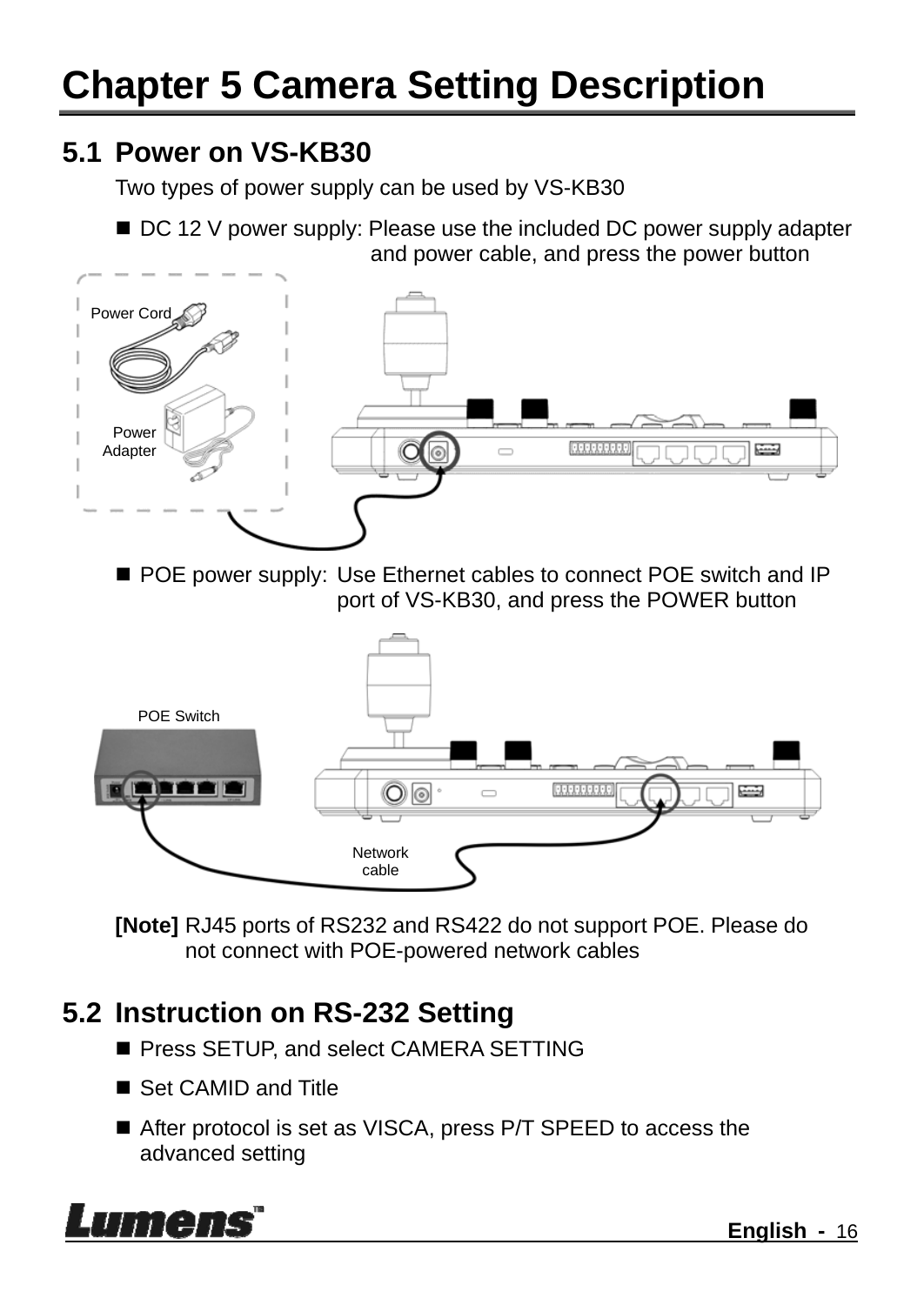- $\triangleright$  Baud Rate is set as 9600
- $\triangleright$  Port is set as RS232
- Press FXIT to exit

#### **5.3 Instruction on RS-422 Setting**

- Press SETUP, and select CAMERA SETTING
- Set CAMID and Title
- After protocol is set as VISCA, press P/T SPEED to access the advanced setting
	- $\triangleright$  Baud Rate is set as 9600
	- $\triangleright$  Port is set as RS422
- Press EXIT to exit

#### **5.4 Instruction on IP Setting**

- **5.4.1** Set VS-KB30 IP address
	- Press SETUP, and select KEYBOARD SETTING => IP CONFIGURATION
	- Type: Select STATIC or DHCP
	- IP Address: If select STATIC, use P/T SPEED to choose the location, input IP address via numbers on the keyboard. Last, press ZOOM SPEED to save and exit
- **5.4.2** Add Cameras
	- 1. Automatic Search



- Press SERTCH
- Select VISCA-IP
	- VISCA-IP: Search available VISCA over IP cameras on the internet
- **Press ZOOM SPEED to save; then press EXIT to exit**

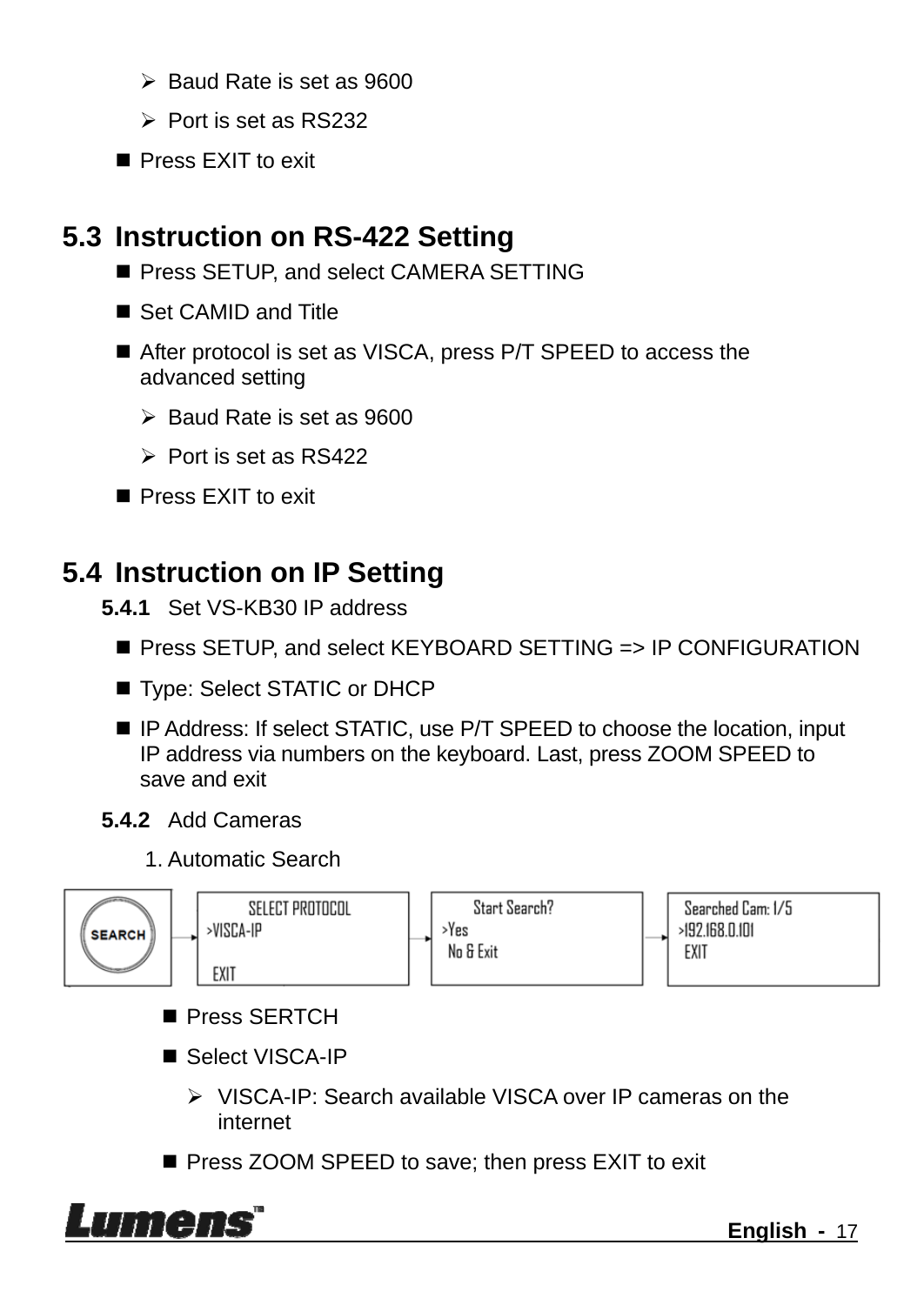- 2. Manual Add
	- Press SETUP, and select CAMERA SETTING
	- Set CAMID and Title
	- **Protocol Select VISCA-IP, and set the camera IP address**
	- Press ZOOM SPEED to save; then press EXIT to exit

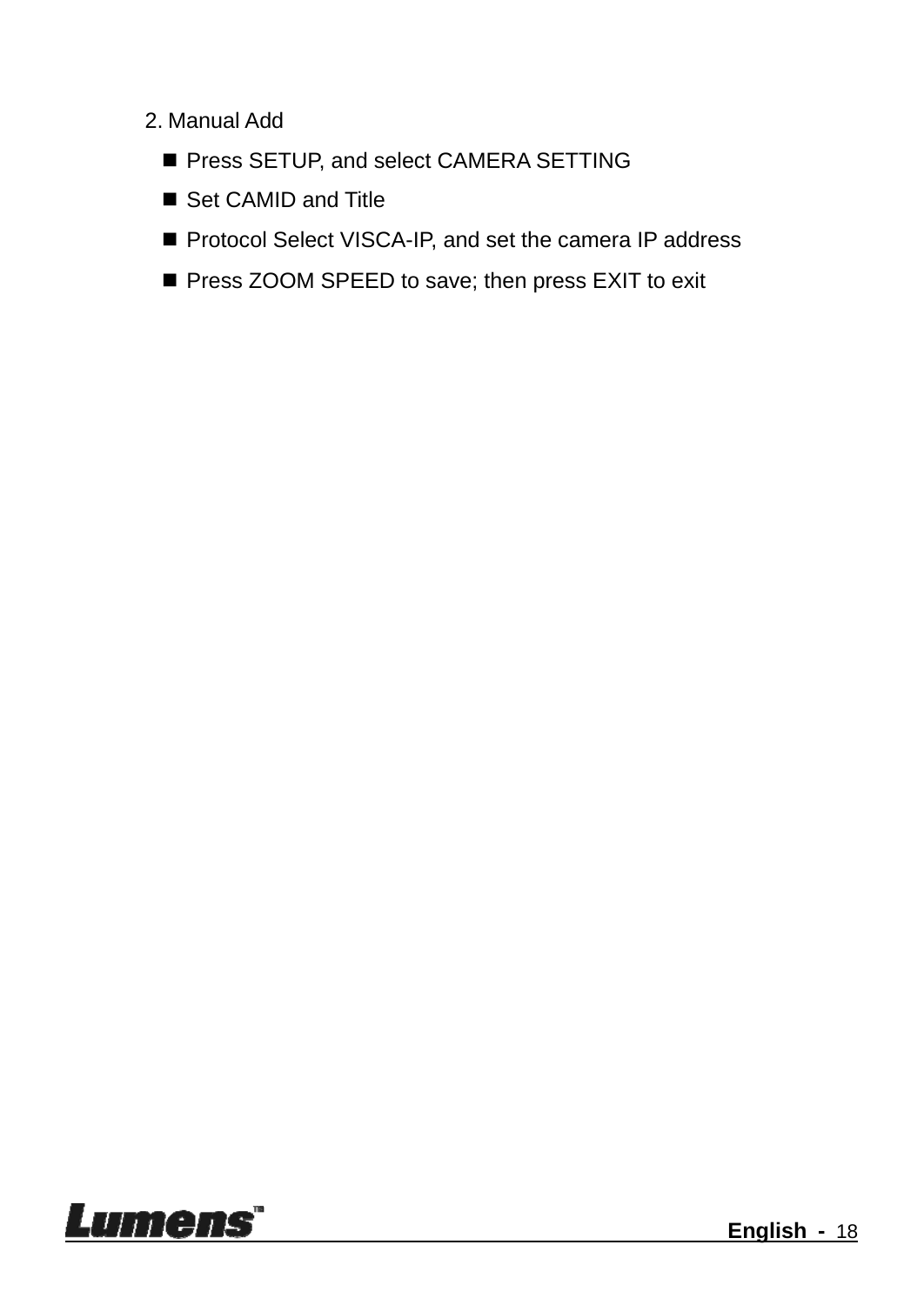### **Chapter 6 Descriptions of Major Functions**

#### **6.1 Call the Camera**

- **6.1.1** Use the digital keyboard to call the camera
	- 1. Key in the camera number to be called via keyboard
	- 2. Press the "CAM" button



**6.1.2** Call the IP camera via device list



- 1. Press the "INQUIRY" button
- 2. Select the IP camera protocol
- 3. Use the ZOOM SPEED button to select the camera to be controlled
- 4. Select "CALL" and press the P/T SPEED button to confirm

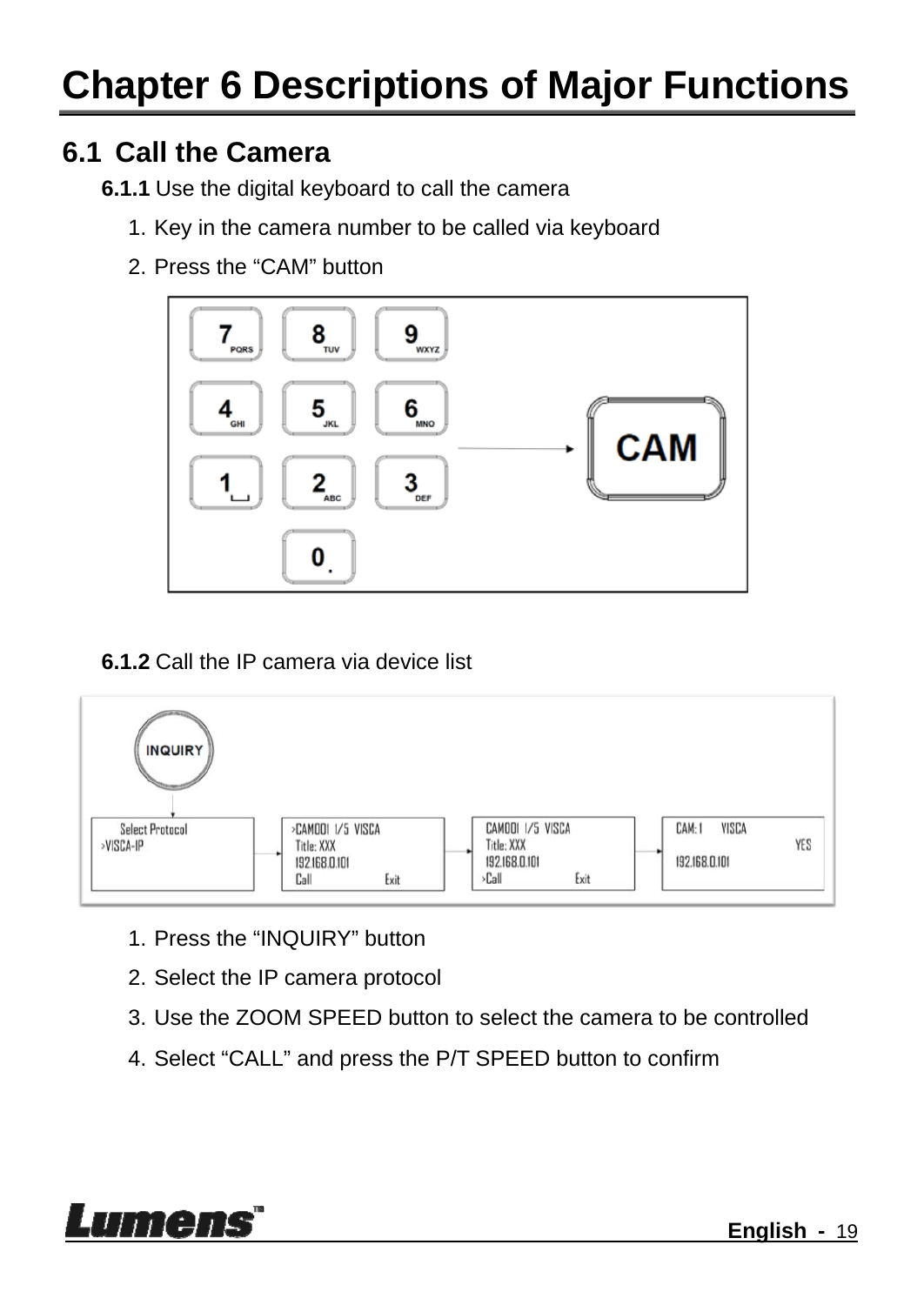#### **6.2 Setup/Call/Cancel Preset Position.**

- **6.2.1** Specify the preset position
	- 1. Relocate the camera to the desired position
	- 2. Enter the desired preset position number, then press and hold the PRESET button for 3 seconds to save



**6.2.2** Call the preset position

- 1. Key in the desired preset position number via keyboard
- 2. Press "CALL" button



**6.2.3** Cancel the preset position

- 1. Key in the preset position number to be deleted
- 2. Press "RESET" button

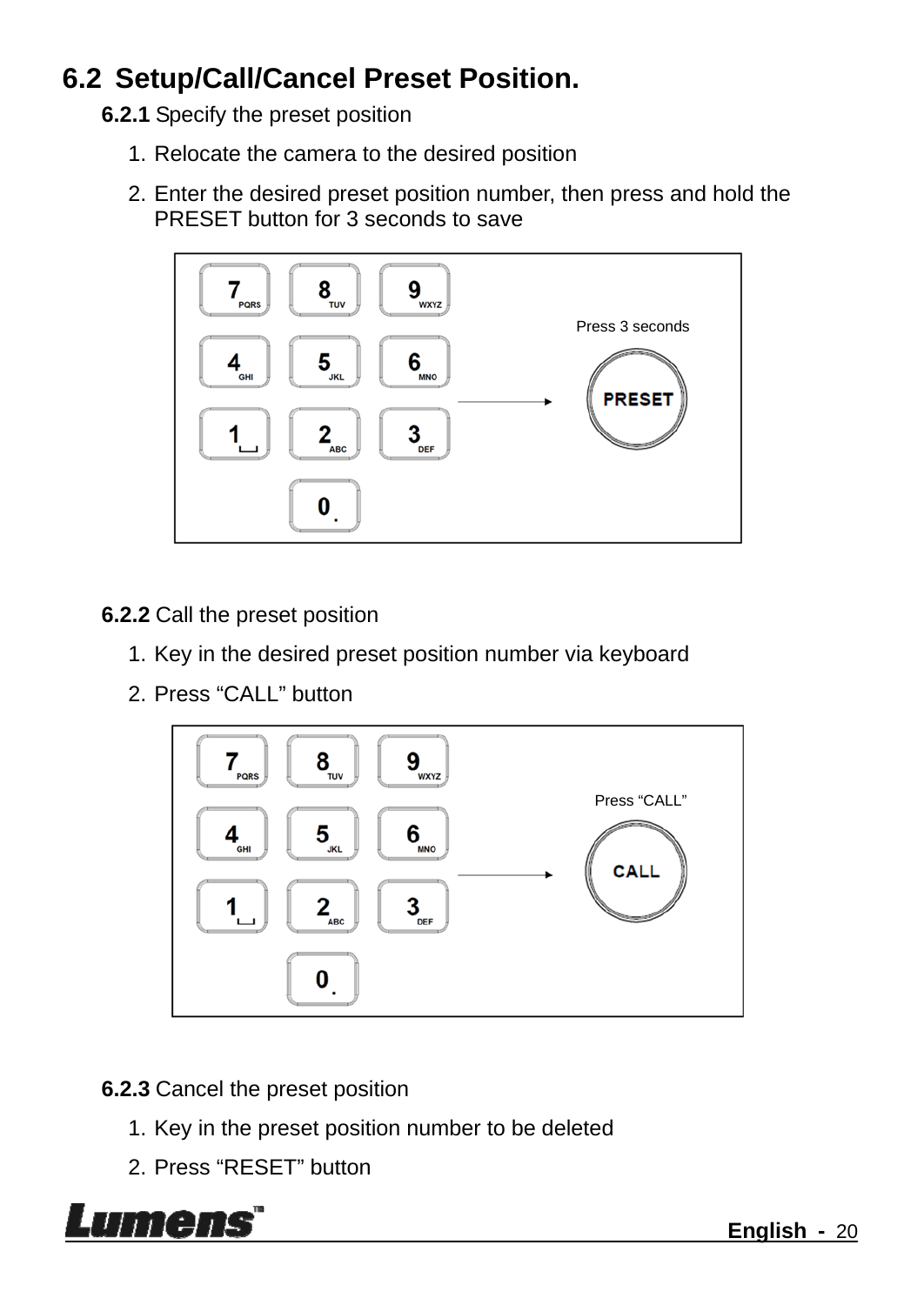

#### **6.3 Set the Non-IP Camera OSD Menu via Keyboard**

- 1. Press the "MENU" button on the keyboard
- 2. Set the camera OSD menu via PTZ joystick
	- Move the joystick up and down. Switch the menu items/Tune the parameter values
	- Move the joystick to the right: Enter
	- $\blacksquare$  Move the joystick to the left: Exit



#### **6.4 Set the PELCO-D Camera OSD Menu via Keyboard**

1. Use the numeric keyboard to key in "95" + "CALL" button



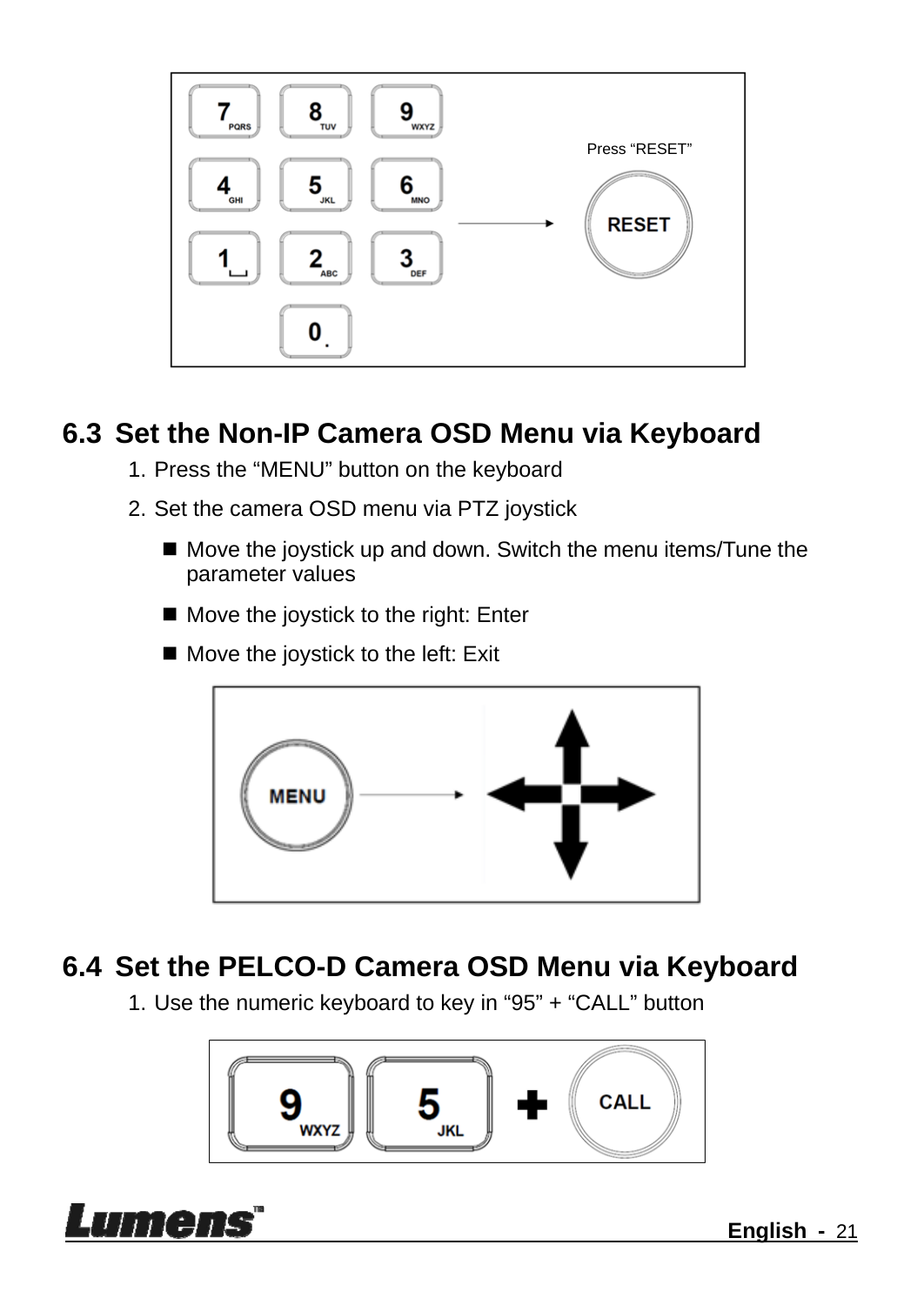#### **6.5 RS422 Set A, Set B Switching**

1. Press the A or B buttons to switch between RS422 sets (buttons of the set in use will be lit)



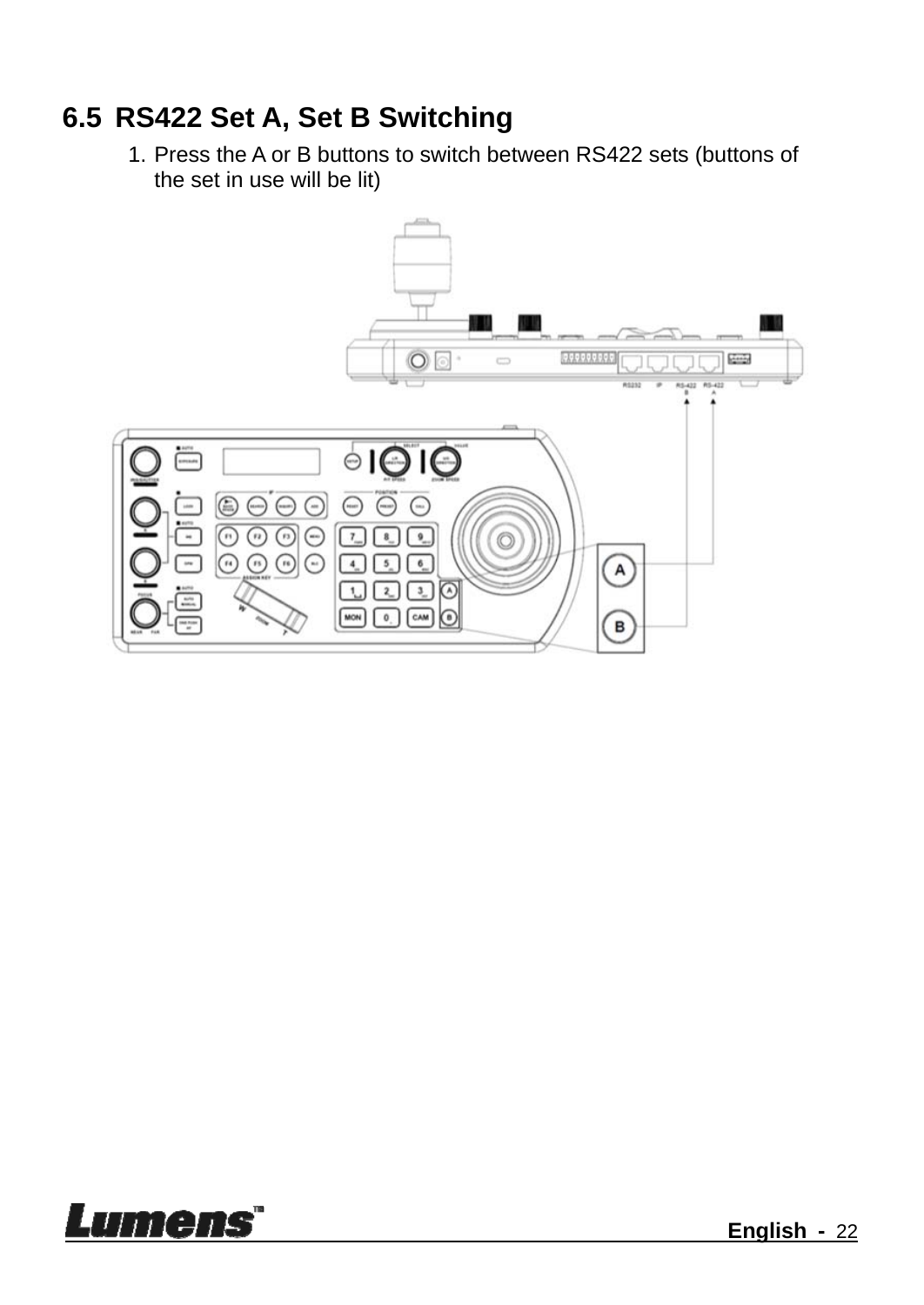This Chapter describes questions frequently asked during the use of VS-KB30 and suggests methods and solutions.

| No.          | <b>Problems</b>                                                   | <b>Solutions</b>                                                                                                                                                                                                                                                                                                                                   |
|--------------|-------------------------------------------------------------------|----------------------------------------------------------------------------------------------------------------------------------------------------------------------------------------------------------------------------------------------------------------------------------------------------------------------------------------------------|
|              | After plugging in the power<br>supply, VS-KB30 power is not<br>on | Please check whether the power<br>1.<br>button on the back is pressed down<br>correctly<br>If POE is used, please make sure the<br>2.<br>Ethernet network cable is correctly<br>connected to the power port of the<br>POE switch                                                                                                                   |
| $\mathbf{2}$ | VS-KB30 camera cannot be<br>controlled                            | 1. Please confirm the port pin connection<br>is correct (RS-232/422)<br>2. Please confirm whether the camera<br>system switch DIP 1 ad DIP 3 are set<br>correctly.<br>3. Please confirm whether the MENU<br>button on the keyboard is pressed down<br>by mistake, causing the camera OSD<br>menu to open and the camera unable to<br>be controlled |
| 3            | Cannot use the keyboard                                           | Please confirm the LOCK button is set in                                                                                                                                                                                                                                                                                                           |
|              | buttons to change the image                                       | "LOCK" mode                                                                                                                                                                                                                                                                                                                                        |
|              | settings or focus                                                 |                                                                                                                                                                                                                                                                                                                                                    |

※For questions about the installation, please scan the following QR Code. A support person will be assigned to assist you